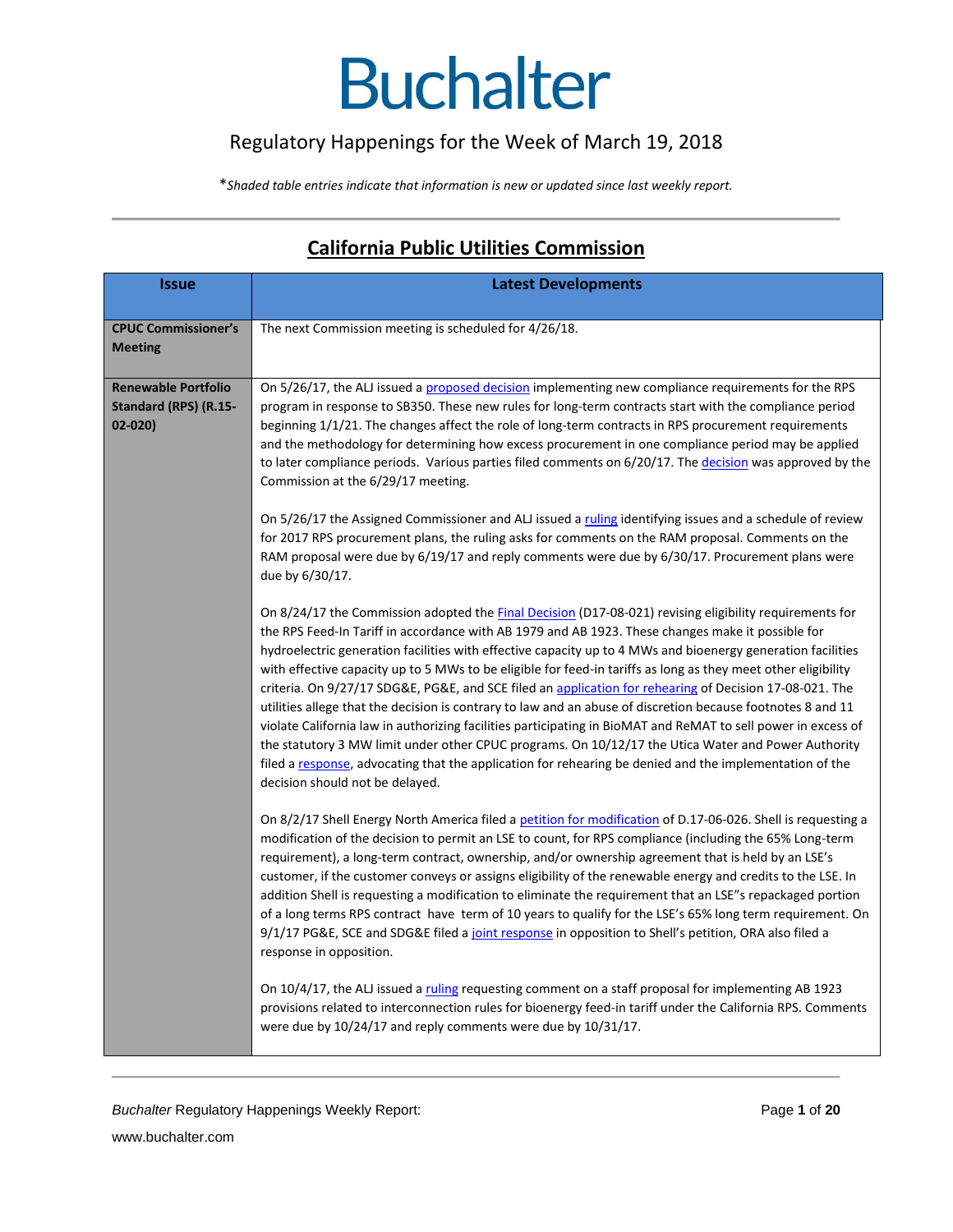

|                                                                               | On 11/14/17, the ALJs in the proceeding published a proposed decision accepting draft 2017 RPS<br>procurement plans, including the related solicitation protocols filed by PG&E, SCE and SDG&E. The<br>proposed decision approves the request by PG&E, SCE and SDG&E to forgo holding a 2017 RPS solicitation<br>and authorizes the utilities to conduct solicitations for the short-term (5 years or less), sales of RPS volumes<br>during the timeframe covered by the 2017 RPS Procurement Plans. The utilities are still required to submit<br>Tier 1 Advice Letters for Commission approval of short-term sales resulting from a solicitation. In addition<br>the decision approves the request of the utilities to engage in bilateral transactions to sell RPS volumes,<br>subject to the Commission review and approval via the Tier 3 Advice Letter process. The decision also<br>approves the 2017 RPS Procurement plans filed by several small and multi-jurisdictional utilities, CCAs and<br>ESPs. On 12/14/17 the decision was adopted by the Commission. |
|-------------------------------------------------------------------------------|-------------------------------------------------------------------------------------------------------------------------------------------------------------------------------------------------------------------------------------------------------------------------------------------------------------------------------------------------------------------------------------------------------------------------------------------------------------------------------------------------------------------------------------------------------------------------------------------------------------------------------------------------------------------------------------------------------------------------------------------------------------------------------------------------------------------------------------------------------------------------------------------------------------------------------------------------------------------------------------------------------------------------------------------------------------------------|
|                                                                               | On 1/4/18 the ALJ issued a ruling requesting comments on how SB350 impacts determination of RPS<br>penalties for noncompliance with and waivers of RPS procurement requirements to inform a future<br>Commission decision on revisions to RPS enforcement rules in light of SB350. The ruling identifies various<br>issues for comment. On 1/12/18 the ALJ extended the comment deadline to 2/1/18 and reply comments to<br>$2/12/18$ .                                                                                                                                                                                                                                                                                                                                                                                                                                                                                                                                                                                                                                 |
|                                                                               | On 1/12/18 Direct Energy Business, LLC, and on 1/19/18 Gexa Energy California, LLC and Liberty Power<br>Holdings, LLC, filed motions requesting waiver of their respective RPS procurement requirements for<br>compliance period one. Comments were due by 2/26/18. On 3/8/18 Direct Energy Business, LLC withdrew<br>its motion for a waiver.                                                                                                                                                                                                                                                                                                                                                                                                                                                                                                                                                                                                                                                                                                                          |
| OIR to adopt rules and<br>procedures governing<br><b>Commission-regulated</b> | On 5/15/17 the Assigned Commissioner issued a proposed decision approving the Natural Gas Leak<br>Abatement Program consistent with SB1371. Comments were due by 6/4/17. The decision (D.17-06-015)<br>was signed by the Commission on 6/15/17.                                                                                                                                                                                                                                                                                                                                                                                                                                                                                                                                                                                                                                                                                                                                                                                                                         |
| natural gas pipelines<br>and facilities to<br>reduce natural gas              | A workshop was held on 8/1/17 to discuss the development of a template for consistency in Best practices<br>compliance plans that will be required as part of the gas safety plans commencing 3/15/18.                                                                                                                                                                                                                                                                                                                                                                                                                                                                                                                                                                                                                                                                                                                                                                                                                                                                  |
| leakage consisted<br>with SB1371 (R.15-01-<br>008)                            | On 7/21/17 the ALJ issued a ruling providing notice of a prehearing conference on 8/24/17 and directing<br>joint pre-hearing conference statements. The purpose of the PHC was to discuss the scope and procedural<br>schedule of the second phase of the proceeding. A joint pre-hearing conference statement was due by<br>8/18/17. (see email ruling correcting PHC date).                                                                                                                                                                                                                                                                                                                                                                                                                                                                                                                                                                                                                                                                                           |
|                                                                               | On 9/20/17 the Commissioner issued an amended scoping ruling. The second phase of the proceeding will<br>focus on the following broad policy issues: 1) what data is necessary in order for the CPUC to consider a<br>"cost-effectiveness" framework in this proceeding; 2) how should the CPUC's annual report requirements<br>and 26 best practices be harmonized with information or action required by other entities such as the<br>PHMSA, DOGGR, ARB and local air quality management districts; 3) pursuant to 975(f) how should rules<br>and procedures including best practices and repair standards developed in this proceeding be incorporated<br>into the applicable general orders; 4) how should ratemaking treatment for LUAF be structured and<br>evaluated?                                                                                                                                                                                                                                                                                           |
|                                                                               | On 11/30/17 the ALJ issued a ruling entering the ARB and CPUC's joint staff annual report on analysis of<br>6/16/17 Utilities' reports into the record. Comments are requested on 1) whether the Joint staff annual<br>report clearly illustrate the trends of findings based on CPUC/ARB staff's analysis of the June 2017 reports,<br>and 2) what are "lessons learned" from this reporting and analysis process that were not identified by staff.<br>Comments were due by 12/12/17.                                                                                                                                                                                                                                                                                                                                                                                                                                                                                                                                                                                 |

**Buchalter Regulatory Happenings Weekly Report: Page 2 of 20 Page 2 of 20**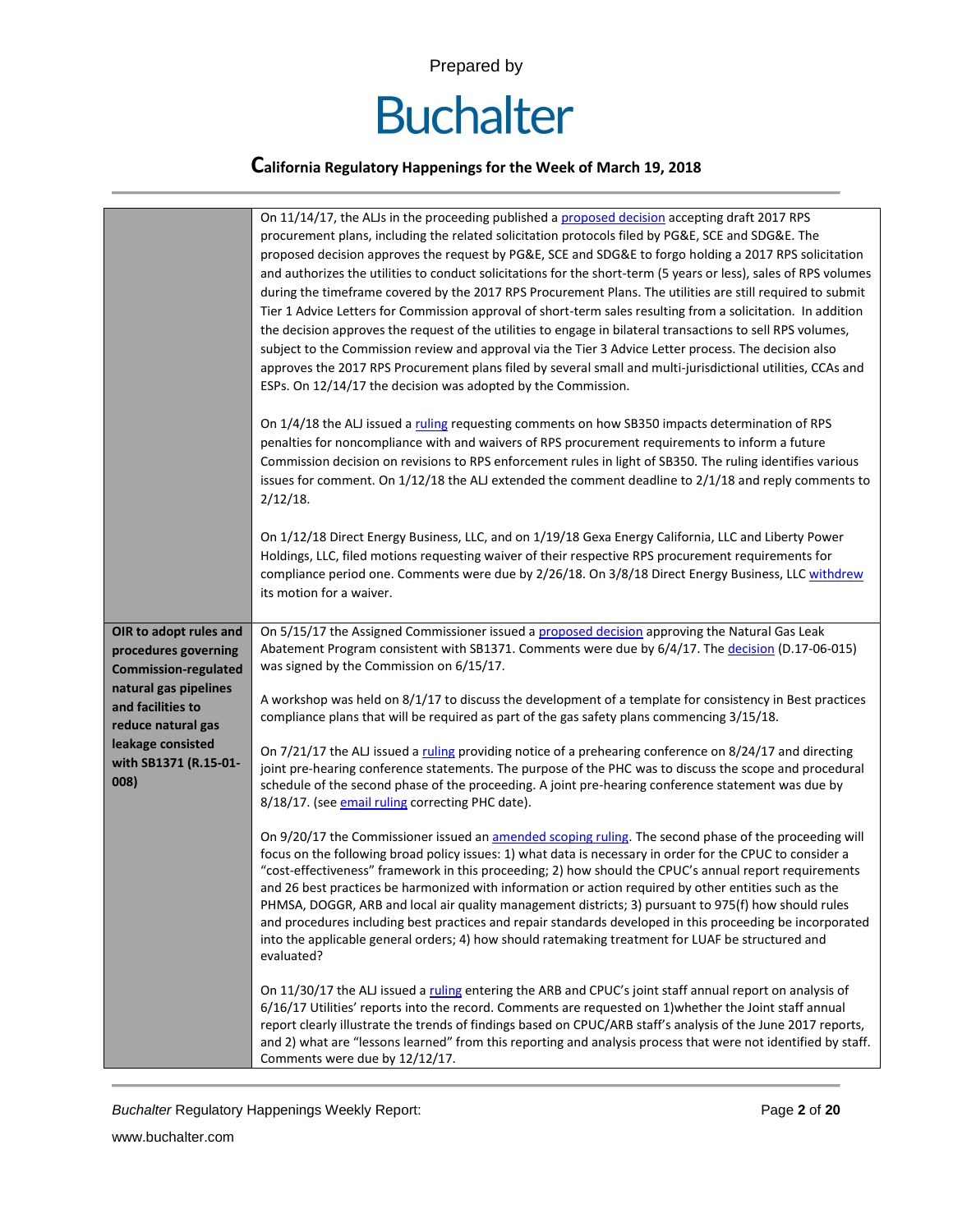

### **California Regulatory Happenings for the Week of March 19, 2018**

| OIR to Develop an<br><b>Electricity Integrated</b><br><b>Resource Planning</b><br><b>Framework to</b><br><b>Coordinate and Refine</b><br>Long-Term<br><b>Procurement Planning</b><br><b>Requirements (R16-</b> | On 10/7/16, the City of Lancaster, Sonoma Clean Power Authority, and Marin Clean Energy filed a motion<br>requesting that the Commission take official notice of future load growth among operational CCA programs<br>and the growing number of communities exploring CCA programs. On 10/24/16 SCE, SDG&E and PG&E<br>filed a joint response requesting that the Commission deny the motion as the facts presented in the<br>motion are not currently relevant in the proceeding.<br>On 12/21/16 the ALJ and Assigned Commissioner issued a ruling requesting comments on disadvantaged<br>communities and other aspects of SB350, and modifying the proceeding schedule. Comments were due by<br>2/17/17 and reply comments were due 2/27/17. |
|----------------------------------------------------------------------------------------------------------------------------------------------------------------------------------------------------------------|-------------------------------------------------------------------------------------------------------------------------------------------------------------------------------------------------------------------------------------------------------------------------------------------------------------------------------------------------------------------------------------------------------------------------------------------------------------------------------------------------------------------------------------------------------------------------------------------------------------------------------------------------------------------------------------------------------------------------------------------------|
| $02 - 007$                                                                                                                                                                                                     | On 1/12/17, a webinar was held by the Modeling Advisory Group to ensure that modeling work<br>undertaken by Energy Division and individual LSE's as part of the 2017 IRP is transparent and objective.                                                                                                                                                                                                                                                                                                                                                                                                                                                                                                                                          |
|                                                                                                                                                                                                                | On 1/18/17, the ALJ issued a ruling seeking comment on assumptions and scenario for use in long term<br>planning in 2017, with emphasis on the CAISO Transmission Planning Process. Comments were due by<br>2/3/17 and reply comments were due by 2/10/17.                                                                                                                                                                                                                                                                                                                                                                                                                                                                                      |
|                                                                                                                                                                                                                | On 2/23/17, the CPUC and the CEC hosted a joint workshop on GHG Target Setting for the Integrated<br>Resource Planning (IRP) Process.                                                                                                                                                                                                                                                                                                                                                                                                                                                                                                                                                                                                           |
|                                                                                                                                                                                                                | On 2/28/17 Commissioner Randolph issued a ruling adopting assumptions and one scenario for use in long-<br>term planning in 2017.                                                                                                                                                                                                                                                                                                                                                                                                                                                                                                                                                                                                               |
|                                                                                                                                                                                                                | On 5/1/17 the ALJ sent an email to the service letter informing parties that several workshops scheduled in<br>the CEC Integrated Policy Report process may be of interest to parties to this proceeding. The first<br>workshop was on 5/12/17.                                                                                                                                                                                                                                                                                                                                                                                                                                                                                                 |
|                                                                                                                                                                                                                | On 5/16/17 the ALJ issued a ruling seeking comment from parties on a staff proposal titled "Proposal for<br>Implementing Integrated Resource Planning at the CPUC: An Energy Division Staff Proposal." The ruling<br>formally enters the proposal into the record. Comments were due by 6/14/17 and reply comments were<br>due by 6/26/17                                                                                                                                                                                                                                                                                                                                                                                                       |
|                                                                                                                                                                                                                | CPUC Energy Division staff held a webinar on the proposal for implementing IRP at the CPUC on 6/7/17.                                                                                                                                                                                                                                                                                                                                                                                                                                                                                                                                                                                                                                           |
|                                                                                                                                                                                                                | On 6/13/17 the ALJ issued a ruling modifying the schedule of the proceeding. The ruling extended the<br>initial comment period on the IRP Staff Proposal to June 28, 2017 and reply comments to July 12, 2017.                                                                                                                                                                                                                                                                                                                                                                                                                                                                                                                                  |
|                                                                                                                                                                                                                | On 7/19/17 the ALJ noticed two modeling workshops. The first workshop was on 7/27/17 and allowed<br>parties to ask clarifying questions and provide preliminary feedback on the first set of modeling results for<br>the IRP process. The second workshop was held on 8/15/17. At this workshop, CES-21, a public-private<br>collaborative research and development effort between PG&E, SCE, SDG&E and the Lawrence Livermore<br>National Laboratory, presented its final report on the Grid Integration Flexibility Metrics and Standards<br>Project. On 9/12/17 PG&E submitted the final report of the grid integration flexibility metrics and<br>standards.                                                                                |
|                                                                                                                                                                                                                | On 9/19/17 the ALJ issued a ruling seeking comment a proposed reference system plan and related<br>commission policy actions. Comments were due by 10/26/17 and reply comments were due by 11/9/17.<br>On 10/3/17 the ALJ issued a ruling correcting Attachment C to the original 9/18/17 ruling.                                                                                                                                                                                                                                                                                                                                                                                                                                               |
|                                                                                                                                                                                                                | On 10/10/17 the ALJ granted a 10/7/16 motion from the City of Lancaster, Marin Clean Energy, and                                                                                                                                                                                                                                                                                                                                                                                                                                                                                                                                                                                                                                                |

**Buchalter Regulatory Happenings Weekly Report: Page 3 of 20 Page 3 of 20**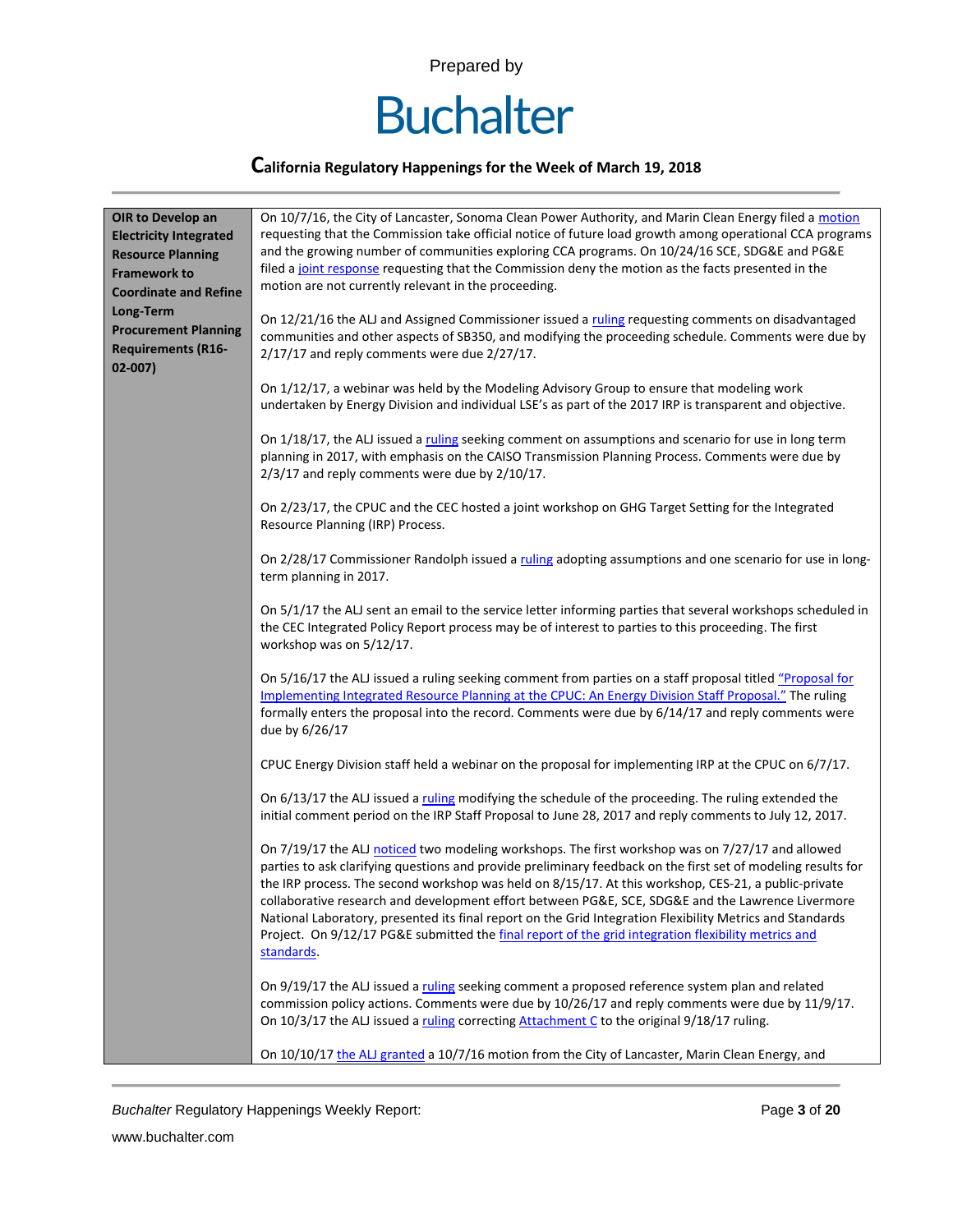

|                                                                                                                                                                                                        | Sonoma Clean Power Authority for official notice of future load growth among operational CCA programs<br>as well as the growing number of communities formally exploring and planning CCA programs. In the same<br>ruling the ALJ granted the separate 3/6/17 motion of Magellan Wind LLC seeking official notice of<br>executive actions relating to the potential value of California's offshore wind resources. However, both<br>motions were granted for purposes of taking official notice that certain local, state and federal agency<br>actions have occurred but not for purposes of reliance on any underlying facts associated with those<br>actions.<br>On 11/27/17 the ALJ denied a motion by the Protect Our Community Foundation (POCF) for evidentiary<br>hearings. POCF had alleged that an informal process is insufficient to fulfill the requirements of SB350 and<br>the RESOLVE model must be subject to verification via hearings.<br>On 12/28/17 Commissioner Randolph issued a proposed decision setting requirements for load serving<br>entities filing integrated resource plans. Various comments were filed on 1/17/18. The final decision was<br>approved at the Commission's 2/8/18 meeting (D18-02-018).<br>On 1/30/18 Imperial County filed a motion to reopen the record to consider the impact of new import<br>tariffs on solar cells and modules in the reference system plan.<br>On 2/28/18 Friends of the Earth, NRDC, CURE and PG&E filed a joint petition for modification of D18-02-<br>018 (the IRP decision). Decision 18-02-018 contains direction regarding the procurement of GHG free |
|--------------------------------------------------------------------------------------------------------------------------------------------------------------------------------------------------------|----------------------------------------------------------------------------------------------------------------------------------------------------------------------------------------------------------------------------------------------------------------------------------------------------------------------------------------------------------------------------------------------------------------------------------------------------------------------------------------------------------------------------------------------------------------------------------------------------------------------------------------------------------------------------------------------------------------------------------------------------------------------------------------------------------------------------------------------------------------------------------------------------------------------------------------------------------------------------------------------------------------------------------------------------------------------------------------------------------------------------------------------------------------------------------------------------------------------------------------------------------------------------------------------------------------------------------------------------------------------------------------------------------------------------------------------------------------------------------------------------------------------------------------------------------------------------------------------------------------------------------------|
|                                                                                                                                                                                                        | replacement resources in the event Diablo Canyon is retired earlier than 2024-2025, but does not address<br>procurement direction for the planned retirement date. The joint parties have requested that the decision<br>be modified to address this gap in direction.<br>The IRP Modeling Advisory Group will hold a webinar on 3/29/18.                                                                                                                                                                                                                                                                                                                                                                                                                                                                                                                                                                                                                                                                                                                                                                                                                                                                                                                                                                                                                                                                                                                                                                                                                                                                                              |
| <b>Policies, Procedures</b><br>and Rules for<br><b>Regulation of Physical</b><br>Security for the<br><b>Electric Supply</b><br><b>Facilities of Electrical</b><br><b>Corporations (R15-06-</b><br>009) | On 3/10/17 the Assigned Commissioner issued a Phase 1 Scoping Memo and Ruling in this rulemaking<br>regarding policies, procedures and rules for regulation of physical security for the electric supply facilities<br>of electric corporations consistent with Public Utilities Code Section 364 and to establish standards for<br>disaster and emergency preparedness plans for electrical corporations and regulated water companies<br>pursuant to Public Utilities Code Section 768.6. Phase I of the proceeding will consider whether any new<br>rules, standards or General Orders or modifications to other existing policies should apply to all electrical<br>supply facilities within the jurisdiction of the Commission, including facilities owned by publicly owned<br>utilities and rural electrical cooperatives. This phase will pertain to the requirements to address the<br>physical security risks to the electrical supply facilities of electrical corporations and will also address<br>whether the Commission should go beyond the physical security regulations of NERC's CIP-9-014-2. A<br>proposed decision in Phase I is anticipated in February 2018. Phase II will address emergency and disaster<br>preparedness plans. A workshop was held on 5/2/17.                                                                                                                                                                                                                                                                                                                                                 |
|                                                                                                                                                                                                        | On 7/12/17 the ALJ issued a ruling issuing combined workshop notes and request for straw proposals.<br>Comments on Attachment A to the proceeding were due by 7/28/17, straw proposals were due by 8/11/17<br>and comments on the straw proposals were due by 8/25/17. On 8/31/17 Bear Valley Electric Service, SCE,<br>CMUA, LADWP, Liberty CalPeco, National Rural Electric Cooperative Association, Pacificorp, PG&E, SMUD,<br>and SDG&E filed a joint draft straw proposal. The Office of Ratepayer Advocates and the Safety and<br>Enforcement Division filed comments on 9/14/17. A workshop was held on 9/29/17 to review how SB699<br>informs the appropriate CPUC response and responsibility in addressing the physical security of California's<br>system and the joint-utility proposal. The Office of Ratepayer Advocates and the Safety and Enforcement<br>Division filed comments on 9/14/17.                                                                                                                                                                                                                                                                                                                                                                                                                                                                                                                                                                                                                                                                                                                           |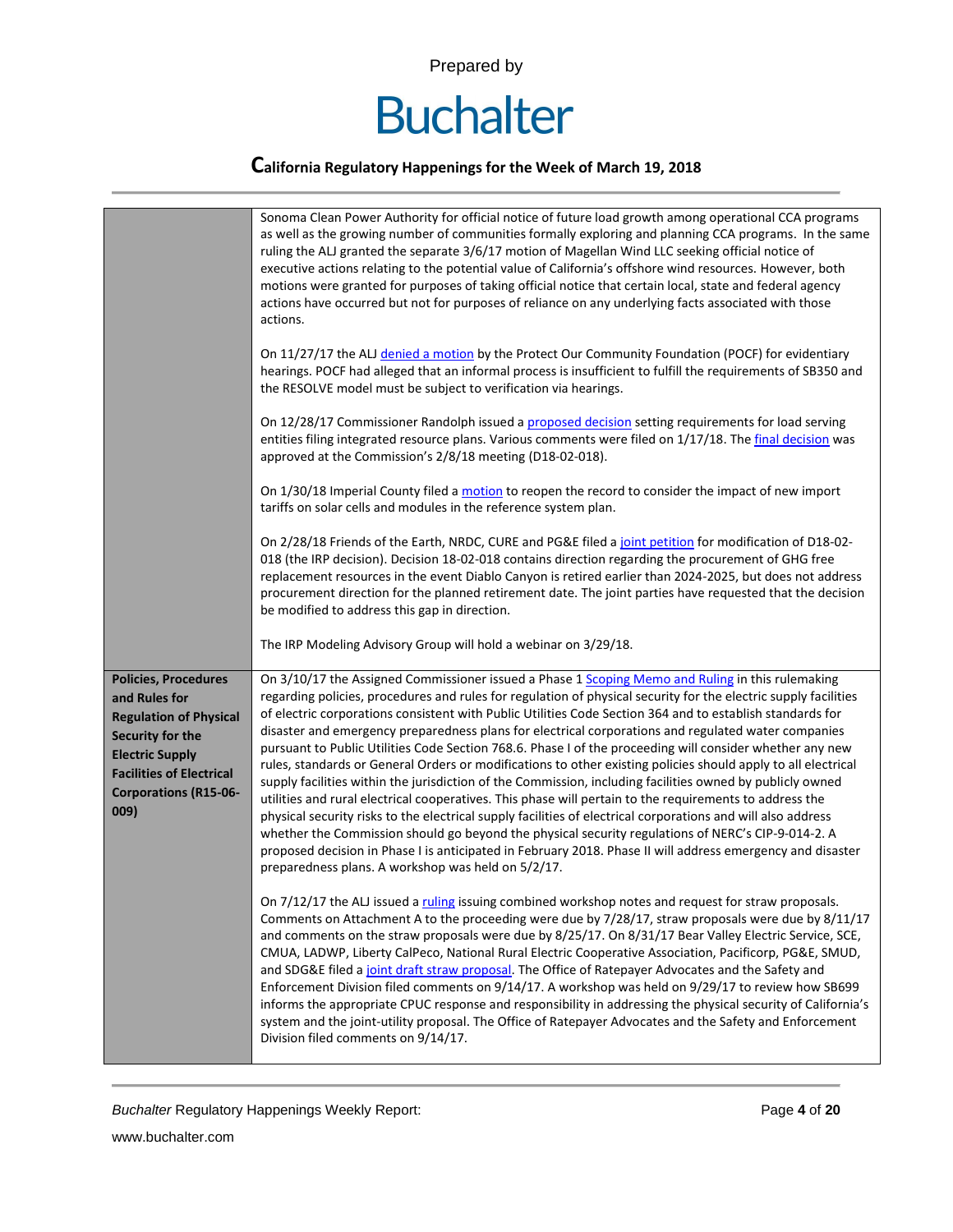

|                                                                        | On 1/3/18 the ALJ issued an email ruling allowing parties to file legal briefs concerning the Commission's<br>jurisdiction over publically owned electrical utilities and rural electric cooperatives. The scoping ruling in<br>this proceeding asks the following question: "Should any new rules, standards, or General Orders or<br>modifications to existing policies apply to all electrical supply facilities within the jurisdiction of the<br>Commission, including publicly owned electrical utilities and rural electric cooperatives?" Legal briefs were<br>due by 1/26/18. Reply briefs were due by 2/9/18. SMUD, LADWP, The National Rural Electric Cooperative<br>Association and CMUA filed a reply brief.<br>On 1/16/18 the ALJ issued a ruling allowing comments on the safety and enforcement division's risk<br>assessment and safety advisory section evaluation of the joint utility proposal and recommendations for<br>consideration posted on 1/4/18. Comments were due by 2/2/18 and reply comments were due by<br>$2/16/18$ . |
|------------------------------------------------------------------------|---------------------------------------------------------------------------------------------------------------------------------------------------------------------------------------------------------------------------------------------------------------------------------------------------------------------------------------------------------------------------------------------------------------------------------------------------------------------------------------------------------------------------------------------------------------------------------------------------------------------------------------------------------------------------------------------------------------------------------------------------------------------------------------------------------------------------------------------------------------------------------------------------------------------------------------------------------------------------------------------------------------------------------------------------------|
|                                                                        | On 1/19/18 the ALJ issued a ruling setting the prehearing conference for Phase II of the proceeding for<br>3/15/18. The prehearing conference addressed the status, scope and schedule for Phase II along with any<br>changes to the service list or procedural issues. Prehearing conference statements shall be limited to<br>enumerated questions set forth in the ruling. These questions include the number and type of workshops;<br>what elements should be included in the emergency and disaster preparedness plans; what new rules,<br>standard, general orders, or modifications should the Commission consider to ensure that entities are in<br>compliance with Public Utilities Code Section 768.6; should the new rules apply to publicly owned electrical<br>utilities and rural electric cooperatives and should any rules be adopted to insure that cities and counties<br>have an opportunity to participate in plan preparation. Prehearing conference statements were due by<br>$3/1/18$ .                                         |
| <b>Streamlining</b><br>Interconnection of<br><b>Distributed Energy</b> | On 7/13/17 the Commission issued an order instituting the rulemaking to consider streamlining<br>interconnection of distributed energy resources and improvements to rule 21. Various parties filed<br>comments on 8/2/17, including CESA, Tesla, Chargepoint and CAISO.                                                                                                                                                                                                                                                                                                                                                                                                                                                                                                                                                                                                                                                                                                                                                                                |
| <b>Resources and</b><br><b>Improvements to Rule</b>                    | A pre-hearing conference was held on 9/13/17. Notice                                                                                                                                                                                                                                                                                                                                                                                                                                                                                                                                                                                                                                                                                                                                                                                                                                                                                                                                                                                                    |
| 21 (R17-07-007)                                                        | On 10/2/17 the Assigned Commissioner and the ALJ issued a scoping ruling in the proceeding. The ruling<br>sets forth three phases. The first phase will deal with urgent issues, the second phase will deal with<br>ratesetting issues requiring coordination with R1408013 and the third phase will deal with small and multi-<br>jurisdictional utility rules. The schedule for the proceeding currently runs through 2020.                                                                                                                                                                                                                                                                                                                                                                                                                                                                                                                                                                                                                           |
|                                                                        | On 2/14/18 the ALJ issued an email ruling amending the schedule and extending the deadlines for the<br>working group 1 proposal and the working group 2 proposal. The ALJ also reassigned Issue 6 (development<br>of forms and agreements to allow Distributed Energy Resources to fulfill Rule 21 requirements related to<br>smart inverters) to working group 2.                                                                                                                                                                                                                                                                                                                                                                                                                                                                                                                                                                                                                                                                                      |
| Resource Adequacy,                                                     | On 9/28/17 the commission opened a rulemaking to oversee the resource adequacy program, consider                                                                                                                                                                                                                                                                                                                                                                                                                                                                                                                                                                                                                                                                                                                                                                                                                                                                                                                                                        |
| <b>Consider Program</b>                                                | program refinements and establish annual local and flexible procurement obligations for the 2019 and<br>2020 compliance years. The proceeding is the successor to R14-10-010. Comments on preliminary matters                                                                                                                                                                                                                                                                                                                                                                                                                                                                                                                                                                                                                                                                                                                                                                                                                                           |
| <b>Refinements and</b><br><b>Establish Annual Local</b>                | pertaining to the scope, schedule, and administration of the proceedings were due 10/30/17 and reply                                                                                                                                                                                                                                                                                                                                                                                                                                                                                                                                                                                                                                                                                                                                                                                                                                                                                                                                                    |
| and Flexible                                                           | comments were due 11/9/17.                                                                                                                                                                                                                                                                                                                                                                                                                                                                                                                                                                                                                                                                                                                                                                                                                                                                                                                                                                                                                              |
| Procurement                                                            |                                                                                                                                                                                                                                                                                                                                                                                                                                                                                                                                                                                                                                                                                                                                                                                                                                                                                                                                                                                                                                                         |
| <b>Obligations for the</b>                                             | On 11/7/17 a working group meeting was held to discuss weather sensitive demand response, behind-the-                                                                                                                                                                                                                                                                                                                                                                                                                                                                                                                                                                                                                                                                                                                                                                                                                                                                                                                                                   |
| 2019 and 2020                                                          | meter resources and comments on the OIR.                                                                                                                                                                                                                                                                                                                                                                                                                                                                                                                                                                                                                                                                                                                                                                                                                                                                                                                                                                                                                |
| <b>Compliance Years.</b>                                               | A prehearing conference was held on 12/4/17. Notice                                                                                                                                                                                                                                                                                                                                                                                                                                                                                                                                                                                                                                                                                                                                                                                                                                                                                                                                                                                                     |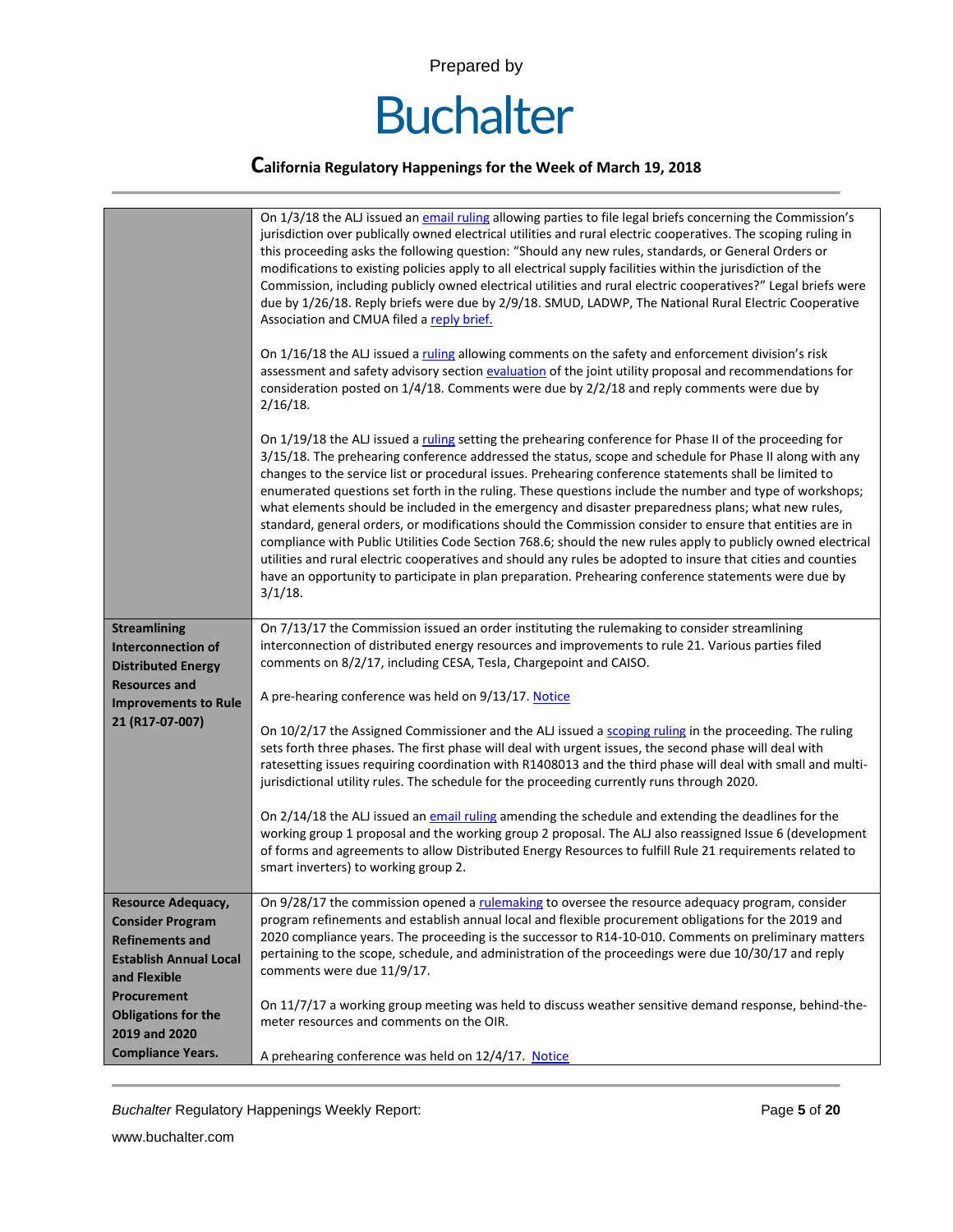

| (R17-09-020)                                                                                                                      | On 1/18/18 the Assigned Commissioner and ALJ issued a scoping memo and ruling. The proceedings will be<br>divided into three separate tracks. Track 1 will consider system, local and flexible capacity requirements for<br>the next year as well as time-sensitive refinements to the Commission's RA program, including adoption of<br>the 2019 Local Capacity Requirements, adoption of the 2019 Flexible Capacity Requirements, adoption of<br>the 2019 System RA Requirements, and top priority modifications to the RA program. Track 2 will address<br>less time sensitive topics, including adoption of multi-year local RA requirements, refinements to local area<br>rules and RA program. Track 3 will consider the 2020 program year requirement and may revisit RA<br>counting rules for weather-sensitive and local demand response resources. Comments were due by<br>$1/30/18$ and proposals were due by $2/16/18$ . The proposals and comments were discussed at a 2-day<br>workshop that was held at the CPUC on 2/22-23/18. Various parties filed comments on the proposals on<br>$3/7/18$ and reply comments on $3/16/18$ . |
|-----------------------------------------------------------------------------------------------------------------------------------|-------------------------------------------------------------------------------------------------------------------------------------------------------------------------------------------------------------------------------------------------------------------------------------------------------------------------------------------------------------------------------------------------------------------------------------------------------------------------------------------------------------------------------------------------------------------------------------------------------------------------------------------------------------------------------------------------------------------------------------------------------------------------------------------------------------------------------------------------------------------------------------------------------------------------------------------------------------------------------------------------------------------------------------------------------------------------------------------------------------------------------------------------|
| <b>Creation of a Shared</b><br>Database or<br><b>Statewide Census of</b>                                                          | On 6/29/17 the Commission instituted an Order Instituting Investigation into the creation of a shared<br>database or statewide census of utility poles and conduit in California (117-06-027, R17-06-028 and R17-03-<br>009 have been consolidated into this proceeding).                                                                                                                                                                                                                                                                                                                                                                                                                                                                                                                                                                                                                                                                                                                                                                                                                                                                       |
| <b>Utility Poles and</b><br><b>Conduit in California.</b>                                                                         | A prehearing conference was held on 12/5/17. Ruling                                                                                                                                                                                                                                                                                                                                                                                                                                                                                                                                                                                                                                                                                                                                                                                                                                                                                                                                                                                                                                                                                             |
| $(117-06-027)$                                                                                                                    | On 1/11/18 the Assigned Commissioner and ALJ issued a ruling requesting comments on the creation of a<br>shared statewide database of utility pole and conduit information. Input is requested on (1) whether a<br>proposed listing of data fields is complete; (2) whether any information categories should be treated as<br>confidential; (3) which data fields are most essential to accomplish the safety and goals of the OII and OIR;<br>(4) whether each pole owner should be responsible for maintaining and providing access to its database, or<br>whether a third party facilitator should be responsible for maintaining one global database; and (5) the<br>manner in which the database should be shared. Comments were due by 2/8/18.<br>On 1/16/18 the ALJ issued a ruling amending the 1/11/18 ruling and attaching the correct listing of<br>proposed data fields.                                                                                                                                                                                                                                                           |
|                                                                                                                                   | On 3/22/18 the ALJ issued a proposed decision amending the right of way rules to apply to wireless<br>telecommunications facilities installed by competitive local exchange carriers, comments are due 4/11/18.<br>The decision would amend the right of way rules to provide competitive local exchange carriers with<br>expanded nondiscriminatory access to public utility infrastructure for the purpose of installing antennas<br>and other wireless telecommunications facilities. The earliest the decision may appear before the<br>Commission is 4/26/18. This decision closes this aspect of the proceeding; however, the investigation in<br>I17-06-027 with which it was consolidated remains open.                                                                                                                                                                                                                                                                                                                                                                                                                                 |
| <b>Successor to Existing</b><br><b>Net Energy Metering</b><br><b>Tariffs pursuant to</b><br>PUC Section 2827.1<br>$(R.14-07-002)$ | On 2/20/18 the ALJ issued a proposed decision adopting alternatives to promote solar distributed<br>generation in disadvantaged communities. Opening comments were due by 3/12/18 and reply comments<br>were due 3/19/18. Commissioner Guzman Aceves issued an alternate decision. An all-party meeting was<br>held on 3/13/18 so that parties could make comments to Commissioner Guzman Aceves on the two<br>alternate decisions.                                                                                                                                                                                                                                                                                                                                                                                                                                                                                                                                                                                                                                                                                                             |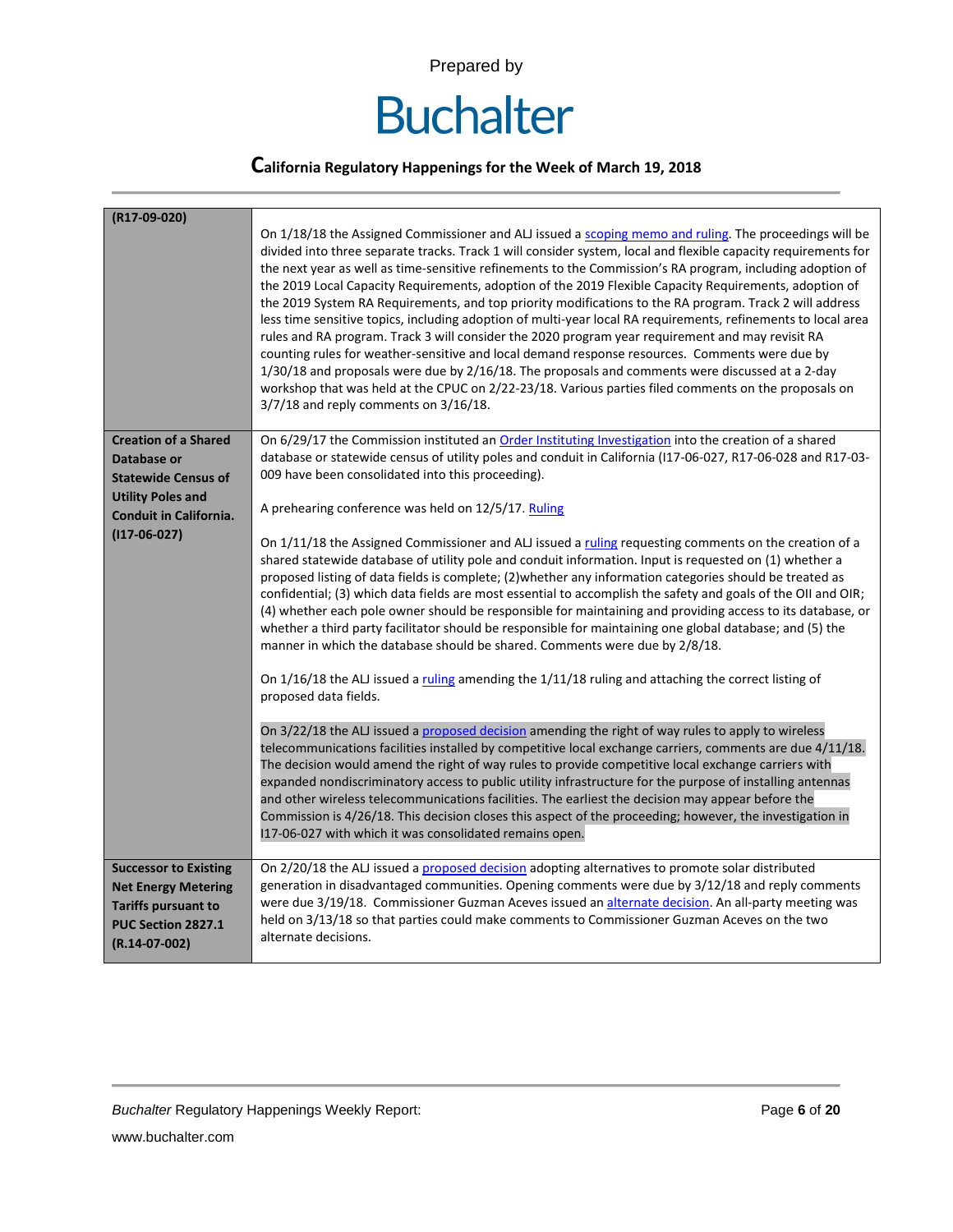### **Buchalter**

### **California Regulatory Happenings for the Week of March 19, 2018**

### **California Energy Commission**

| <b>Issue</b>                                                                                                | <b>Latest Developments</b>                                                                                                                                                                                                                                                                                                                                                                                                                                                                                                                                                                                                                                                                                                                                                                                                                                                                                                                                                    |
|-------------------------------------------------------------------------------------------------------------|-------------------------------------------------------------------------------------------------------------------------------------------------------------------------------------------------------------------------------------------------------------------------------------------------------------------------------------------------------------------------------------------------------------------------------------------------------------------------------------------------------------------------------------------------------------------------------------------------------------------------------------------------------------------------------------------------------------------------------------------------------------------------------------------------------------------------------------------------------------------------------------------------------------------------------------------------------------------------------|
| <b>CEC Business Meeting</b>                                                                                 | The Commission held its regularly scheduled Business Meeting on 3/21/18. The agenda and backup<br>materials are now available. Agenda; Backup Materials                                                                                                                                                                                                                                                                                                                                                                                                                                                                                                                                                                                                                                                                                                                                                                                                                       |
| <b>Alternative and</b><br><b>Renewable Fuel and</b><br><b>Vehicle Technology</b><br><b>Program (ARFVTP)</b> | On 1/30/18 the Commission and the California Pollution Control Financing Authority (CPCFA) conducted<br>a public workshop on EV infrastructure lending to the small business community. Notice<br>On 3/5/18 the CEC posted the 2018-2019 Investment Plan Update for the ARFVTP.<br>On 3/7/18 the CEC hosted a technology showcase and event celebrating 10 years of success<br>implementing the CEC's ARFVTP. Notice<br>On 3/15/18 the Lead Commissioner for Transportation and staff held a public meeting of the ARFVTP.<br>Energy Commission staff presented an overview of proposed allocations included in the revised staff<br>report of the 2018-2019 Investment Plan Update for the Alternative and Renewable Fuel and Vehicle<br>Technology Program. The Lead Commissioner for Transportation and Energy Commission staff are<br>seeking input from the Advisory Committee, stakeholders, and the public regarding the proposed<br>allocations and rationale. Notice |
| <b>Electric Program</b><br><b>Investment Charge</b><br>(Docket No. 17-EPIC-<br>01)                          | On 1/24/18 the CEC hosted a webinar to share information on innovative projects focusing on efficient<br>water heating technologies. Notice<br>On 2/7/18 the CEC hosted the 2018 EPIC Symposium. More Information<br>On 3/21/18 the Commission approved three \$5 million grants to showcase more ecost-efficient and<br>reliable microgrids. Press Release                                                                                                                                                                                                                                                                                                                                                                                                                                                                                                                                                                                                                   |
| <b>Integrated Energy</b><br><b>Policy Report - (Docket</b><br>No. 17-IEPR-01)                               | The Commission adopted the 2017 IEPR at the business meeting on 2/21/18. At the same meeting the<br>Commission also approved the California Energy Demand Forecast for 2018-2030. The report presents<br>baseline forecasts of natural gas and electricity consumption and of peak demand for California and<br>utility planning areas. The report includes estimates of additional achievable energy efficiency savings<br>and photovoltaic adoption and provides options for managed electricity forecasts for resource planning.<br><b>Press Release</b>                                                                                                                                                                                                                                                                                                                                                                                                                   |
| 2018 Integrated<br><b>Research Policy Report</b><br>Update (18-IEPR-01)                                     | On 2/12/18 the Commission issued a notice of request for public comments on the scoping order for the<br>2018 Integrated Energy Policy Report Update. The update will focus on two areas. First it will review the<br>implementation of energy policies under the Brown administration and the role of these policies in<br>establishing California's leadership in clean energy. The second portion will focus on issues from the 2017<br>IEPR which focused on implementing SB 350, including ongoing work to ensure energy reliability in<br>Southern California and updating the energy demand forecast. Notice. The final scoping order is<br>anticipated for release in March 2018 and the final 2018 IEPR update is anticipated for adoption in<br>February 2019.                                                                                                                                                                                                      |
| <b>Renewable Energy for</b><br><b>Agriculture Program</b><br>(REAP)                                         | On 3/8/18 Commission staff conducted a public workshop in Bakersfield to present preliminary program<br>information and solicit public comment on initial concepts for the implementation of the Renewable<br>Energy for Agriculture Program (REAP). Notice                                                                                                                                                                                                                                                                                                                                                                                                                                                                                                                                                                                                                                                                                                                   |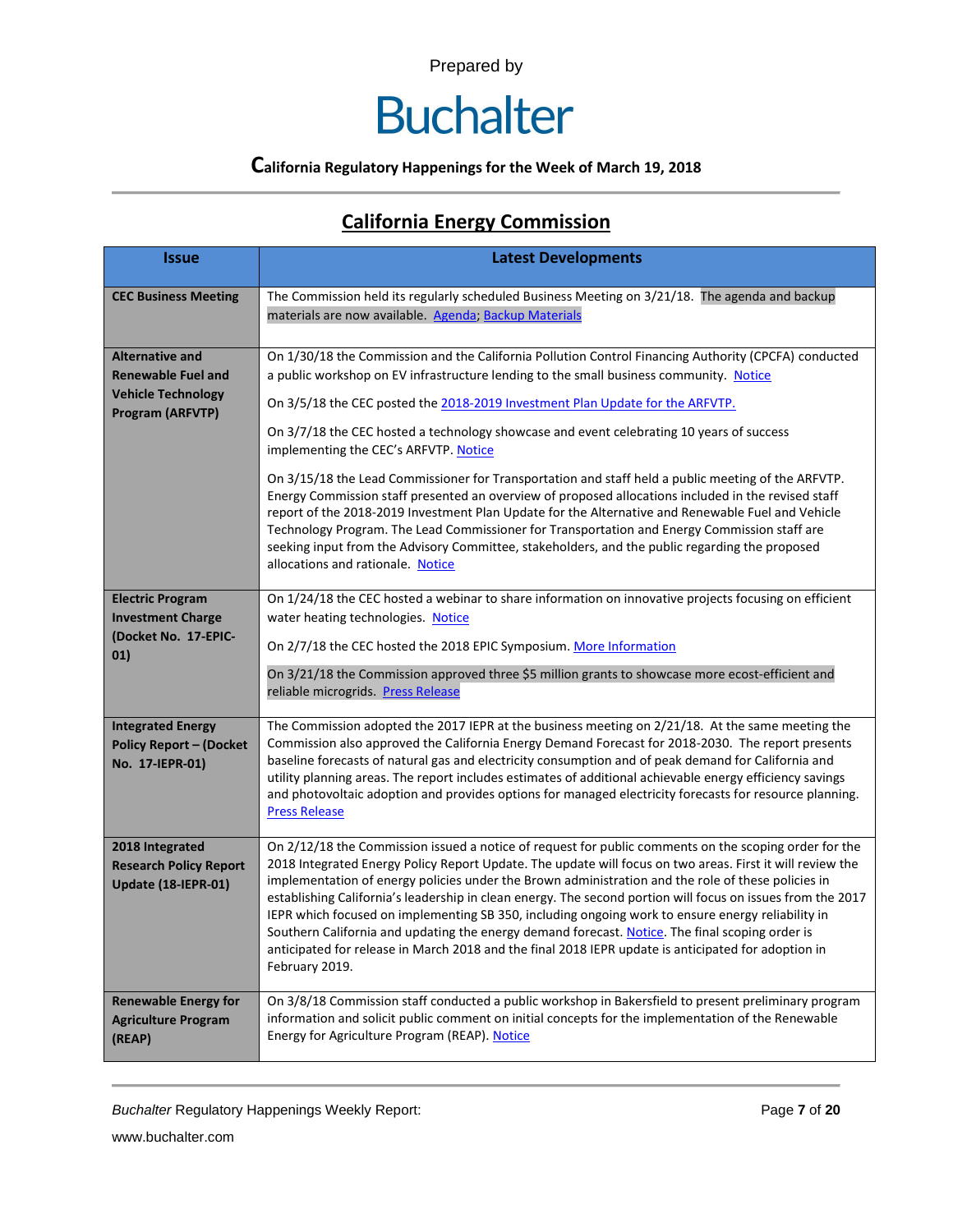

| <b>Renewable Energy</b>                                               | On 2/1/18 Commission staff held a pre-rulemaking workshop on updates to power source disclosure.<br><b>Notice</b>                                                                                                                                                                                                                                                                                                                                             |
|-----------------------------------------------------------------------|---------------------------------------------------------------------------------------------------------------------------------------------------------------------------------------------------------------------------------------------------------------------------------------------------------------------------------------------------------------------------------------------------------------------------------------------------------------|
| <b>Research</b>                                                       | On 1/25/18 Commission staff conducted a public workshop to discuss the Public Interest Natural Gas<br>Research and Development (Natural Gas R&D) program's proposed energy-related natural gas research<br>initiatives for the 2018-19 fiscal year (FY) and the program's proposed expansion request. Notice                                                                                                                                                  |
|                                                                       | On 2/16/18 Commission staff conducted a public workshop to present preliminary program information<br>and solicit public comment on the proposed Food Production Investment Program (FPIP), including<br>proposed program implementation. During this workshop, staff will also provide a brief introduction to a<br>proposed grant program to advance the use of renewable energy in agricultural operations located in<br>disadvantaged communities. Notice |
|                                                                       | On 3/12/18 Commission staff will conduct a webinar to discuss the potential for offshore renewable<br>energy in California. The webinar will include presentations on data gathering efforts, status of<br>the Bureau of Ocean Energy Management (BOEM)-California Intergovernmental Renewable Energy Task<br>Force (Task Force), and the Department of Defense (DOD) mission compatibility assessment. Notice                                                |
|                                                                       | On 3/29/18 Commission staff will conduct a workshop to discuss draft guidelines for the Food Production<br><b>Investment Program. Notice</b>                                                                                                                                                                                                                                                                                                                  |
| SB 350- Clean Energy<br>and Pollution<br><b>Reduction Act of 2015</b> | As part of the 12/13/17 meeting, the Commission considered adopting a resolution and Charter<br>establishing the Senate Bill 350 Disadvantaged Communities Advisory Group (Advisory Group Charter).<br>Notice; Charter The resolution was adopted and the Advisory Group was established at the 12/13/17<br>meeting. Press Release                                                                                                                            |
| <b>Siting</b>                                                         | On 1/25/18 the Commission's Siting, Transmission and Environmental Protection (STEP) Division<br>Compliance Office will host a workshop for power plant owners/operators and other stakeholders to<br>discuss proposed revisions to the General Compliance Condition on Compliance Incident Reporting and<br>the proposed Compliance Docketing Policy. Notice                                                                                                 |
|                                                                       | On 1/30/18 Commission staff conducted a workshop on proposed changes to the California Code of<br>Regulations related to power plant license amendments and other provisions of Title 20. Notice                                                                                                                                                                                                                                                              |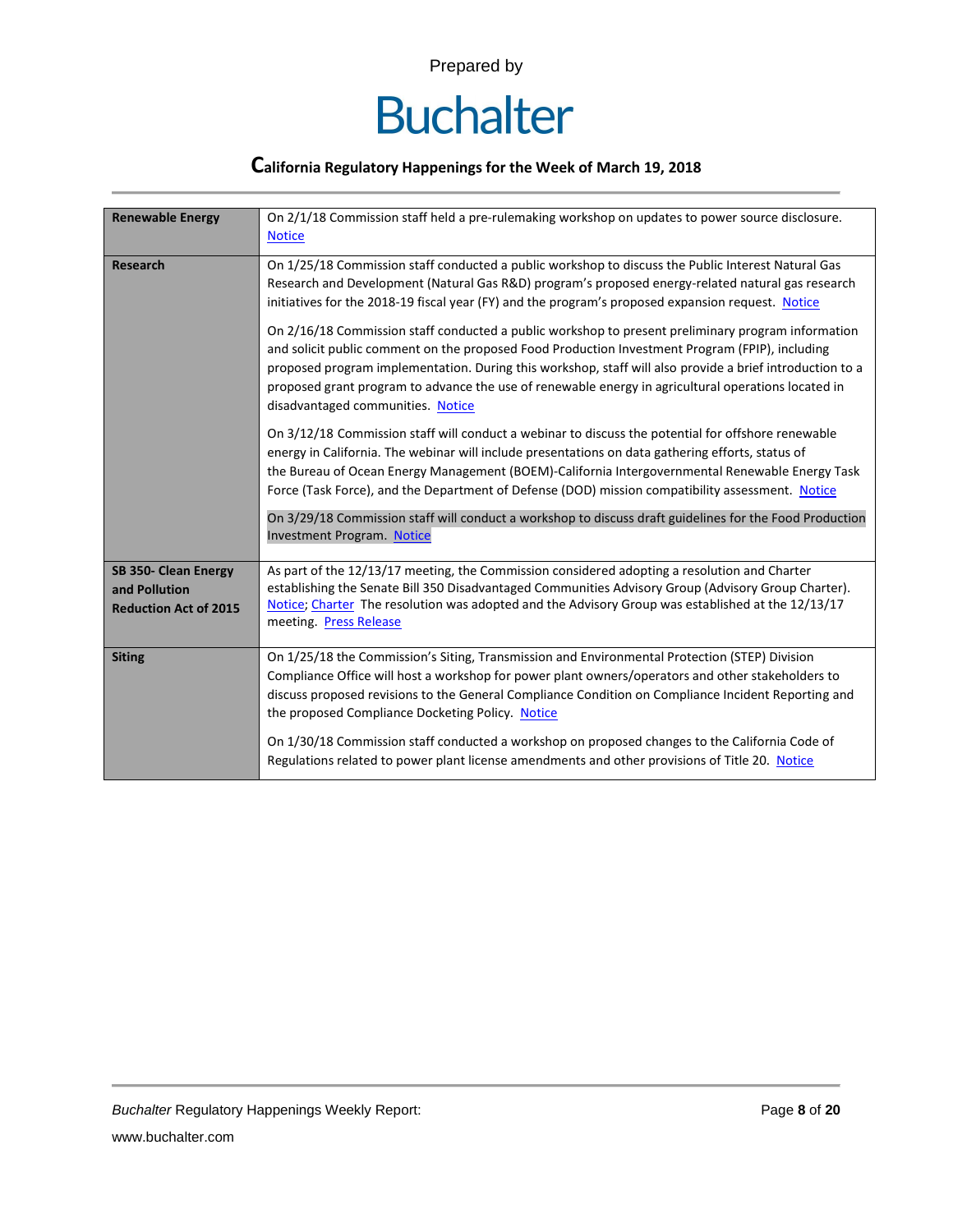### **Buchalter**

### **California Regulatory Happenings for the Week of March 19, 2018**

### **California Air Resources Board**

| <b>Issue</b>         | <b>Latest Developments</b>                                                                                                                                                                                                                                                                                                                                                                                                                                                                                                                                                                                                           |
|----------------------|--------------------------------------------------------------------------------------------------------------------------------------------------------------------------------------------------------------------------------------------------------------------------------------------------------------------------------------------------------------------------------------------------------------------------------------------------------------------------------------------------------------------------------------------------------------------------------------------------------------------------------------|
| <b>Cap and Trade</b> | On 7/25/17 AB398 was signed by the Governor and chaptered by the Secretary of State - Chapter 135,<br>Statutes of 2017. The bill extends the Cap and Trade program and requires update to the scoping plan.<br>The bill will require amendments to the regulation to impose price ceilings, containment points, offset<br>credit compliance limits and industry assistance factors for allowance allocation.                                                                                                                                                                                                                         |
|                      | On 7/17/17 ARB posted the Final Environmental Analysis and responses to comments on the<br>environmental analysis relating to the regulation amendments.<br>On 7/27/17 ARB approved the proposed amendments to the Cap and Trade Regulation. Notice of<br>Determination; Final Regulation Order. On 8/4/17 the amendments were submitted to OAL on 8/4/17.<br>Request; Informative Digest. On 9/18/17 OAL approved the rulemaking and filed it with the Secretary of<br>State. The effective date was 10/1/17. Final Regulation Order; Final Statement of Reasons.                                                                   |
|                      | On 9/22/17 it was announced that Ontario had entered into an agreement with California and Quebec to<br>participate in cap and trade. The agreement goes into effect on 1/1/18.                                                                                                                                                                                                                                                                                                                                                                                                                                                      |
|                      | A workshop was held on 10/12/17 to discuss the next steps for the cap and trade regulation. Notice<br>Presentation.                                                                                                                                                                                                                                                                                                                                                                                                                                                                                                                  |
|                      | On 11/21/17 ARB posted the results of the 11/14/17 Joint Auction #13 report.                                                                                                                                                                                                                                                                                                                                                                                                                                                                                                                                                         |
|                      | ARB released the January 2018 California-Quebec-Ontario Joint Auction Participant Training<br>Presentation.                                                                                                                                                                                                                                                                                                                                                                                                                                                                                                                          |
|                      | On 1/30/18 ARB posted a notice of public hearing on 3/22/18 in Riverside, CA to consider approving the<br>adoption of two proposed amendments to the Cap and Trade regulation. The narrow amendments are<br>intended to clarify that 1. The regulation requires a successor entity after a change in ownership to be<br>responsible for the outstanding, pre-transfer compliance obligation of the predecessor entity, and 2. The<br>regulatory procedure for establishing the Auction Reserve Price in the Ontario and Quebec regulations.<br>Proposed Regulation Order Notice Agenda. The deadline to submit comments was 3/19/18. |
|                      | Meetings were held on 3/2/18 to discuss potential amendments to the cap and trade regulation and<br>SB350 Integrated Resource Plans. Discussion Draft Price Containment Paper                                                                                                                                                                                                                                                                                                                                                                                                                                                        |
| <b>GHG Reporting</b> | On 3/14/17 ARB hosted a webinar on GHG emissions data reporting for electric power entities.<br>Registration<br>On 4/13/17 ARB posted a proposed second 15-day modifications to the regulation. Comments were due<br>4/28/17 by 5pm. Notice The board approved the proposed amendments at the 6/29/17 Board Meeting.<br>Agenda.                                                                                                                                                                                                                                                                                                      |
|                      | On 7/21/17 the proposed amendments were submitted to the California Office of Administrative Law.<br>Updated Informative Digest. On 9/1/17 OAL approved the rulemaking and filed it with the Secretary of                                                                                                                                                                                                                                                                                                                                                                                                                            |

**Buchalter Regulatory Happenings Weekly Report:** Page 9 of 20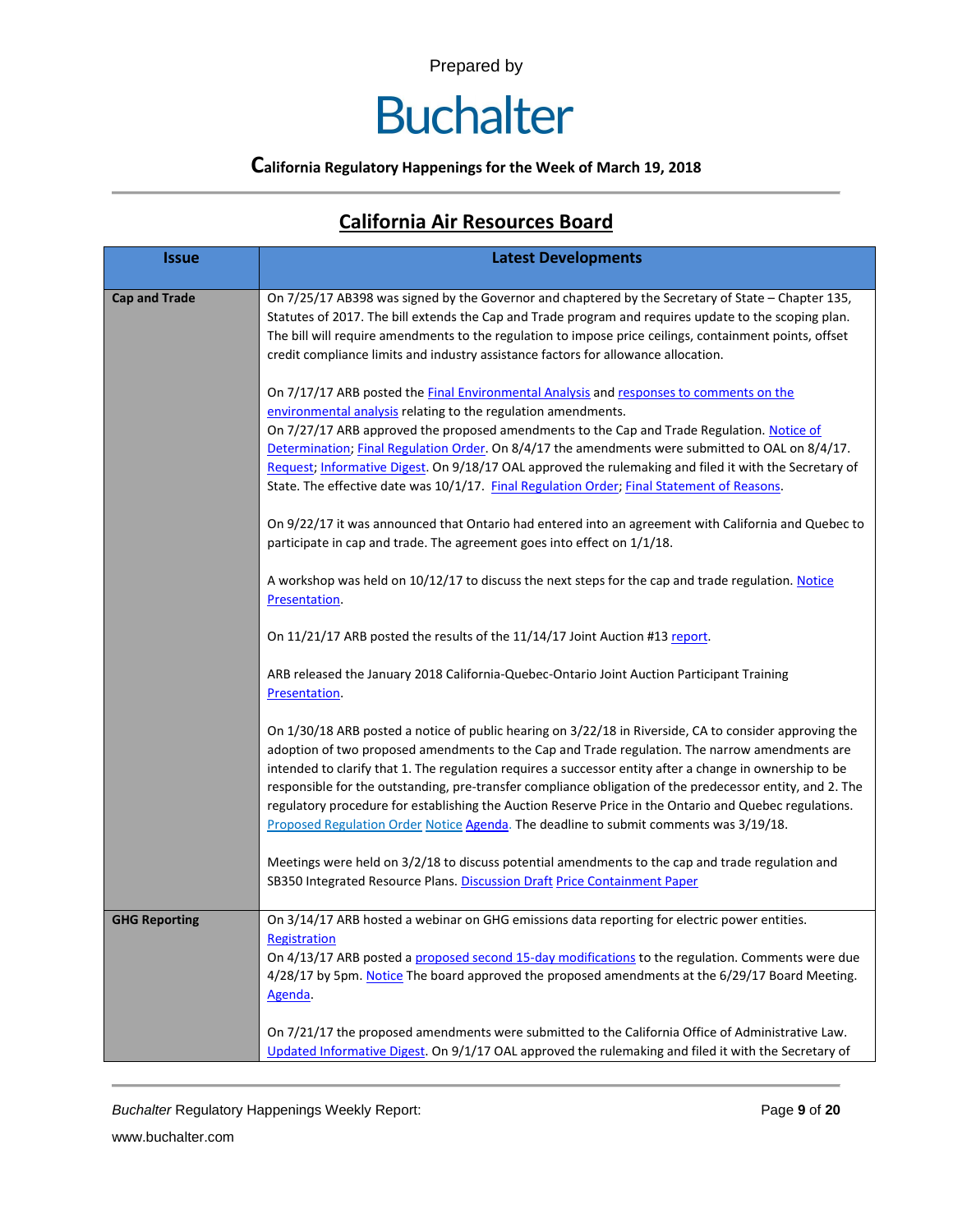

|                                                 | State. Notice Final Regulation Order Final Statement of Reasons. The amended regulation became<br>effective on 1/1/18.                                                                                                                                                                                                                                                                                                                                                                                                                                                                                                                                                                                                                                                                       |
|-------------------------------------------------|----------------------------------------------------------------------------------------------------------------------------------------------------------------------------------------------------------------------------------------------------------------------------------------------------------------------------------------------------------------------------------------------------------------------------------------------------------------------------------------------------------------------------------------------------------------------------------------------------------------------------------------------------------------------------------------------------------------------------------------------------------------------------------------------|
| <b>Short Lived Climate</b><br><b>Pollutants</b> | On 4/11/16, ARB posted a proposed SLCP Strategy. Comments were due by 6/26/16. A workshop to<br>discuss the proposed strategy was held on 4/26/16 and additional workshops were held on 5/3/16 in<br>Bakersfield and Modesto. The Board discussed the matter on 5/19/16. Notice Comments on the<br>workshop were due by 5/26/16.                                                                                                                                                                                                                                                                                                                                                                                                                                                             |
|                                                 | On 11/28/16, ARB posted the revised draft SLCP Strategy. Public workshops were held on 12/12/16 in<br>Fresno, 12/15/16 in Diamond Bar, and 12/16/16 in Sacramento. Adoption of the strategy will be<br>considered at the 3/23-24/17 Board meeting in Riverside. Notice. The Comment period ended on<br>1/17/17. Presentation On 3/14/17 ARB posted the Final Proposed SLCP Reduction Strategy, which<br>includes the final environmental analysis and responses to comments on the analysis.<br>Subgroup meetings were held on the following dates:<br>Subgroup 1 - Non-digester projects 10/16/17.<br>Subgroup 2 - Digester Projects 10/12/17.<br>A workshop to discuss Hydrofluorocarbons Reduction Measures was held on 10/24/17. Notice<br><b>Presentation Draft Regulatory Language</b> |
|                                                 | On 12/29/17 ARB posted a summary of policies to encourage dairy biomethane projects and other<br>projects to reduce methane emissions. On 1/5/18 the three dairy subgroups provided an update to the<br>agencies on their processes and recommendations they have formulated to date. Presentations - ARB;<br>CDFA; CPUC; Subgroup 1; Subgroup 2; Subgroup 3                                                                                                                                                                                                                                                                                                                                                                                                                                 |
|                                                 | The SB1383 Dairy and Livestock subgroups held meetings in February. Subgroup 1, Fostering Markets for<br>non-digester projects met on 2/5/18, subgroup 2, fostering markets for digester projects met on 2/26/18<br>and subgroup 3, research needs, including enteric fermentation met on 2/28/18. Meeting Notice                                                                                                                                                                                                                                                                                                                                                                                                                                                                            |
| 2030 Scoping Plan                               | On 1/20/17, ARB posted the 2030 Scoping Plan Update. The scoping plan was discussed at ARB board<br>meetings on 1/27/17 and 2/16-17/17 board meetings. The public comment period ended on 4/10/17.<br><b>Notice</b>                                                                                                                                                                                                                                                                                                                                                                                                                                                                                                                                                                          |
|                                                 | On 3/28/17 ARB staff presented an overview of the 2017 scoping plan update.                                                                                                                                                                                                                                                                                                                                                                                                                                                                                                                                                                                                                                                                                                                  |
|                                                 | On 4/26/17 the ARB and the AB32 Environmental Justice Advisory Committee held a joint meeting to<br>discuss the Committee's recommendations on the Scoping Plan. Notice Agenda                                                                                                                                                                                                                                                                                                                                                                                                                                                                                                                                                                                                               |
|                                                 | On 10/12/17 ARB staff presented updated modeling results reflecting the direction provided in AB398<br>and discussed the schedule for finalization of the 2017 scoping plan. Notice Presentation                                                                                                                                                                                                                                                                                                                                                                                                                                                                                                                                                                                             |
|                                                 | On 10/27/17 ARB released a revised 2017 climate change scoping plan.                                                                                                                                                                                                                                                                                                                                                                                                                                                                                                                                                                                                                                                                                                                         |
|                                                 | On 11/30/17 ARB released the proposed final 2017 climate change scoping plan. On 12/14/17 the Board<br>approved the scoping plan along with the finalized environmental documents. Meeting Notice Press<br><b>Release Final Plan</b>                                                                                                                                                                                                                                                                                                                                                                                                                                                                                                                                                         |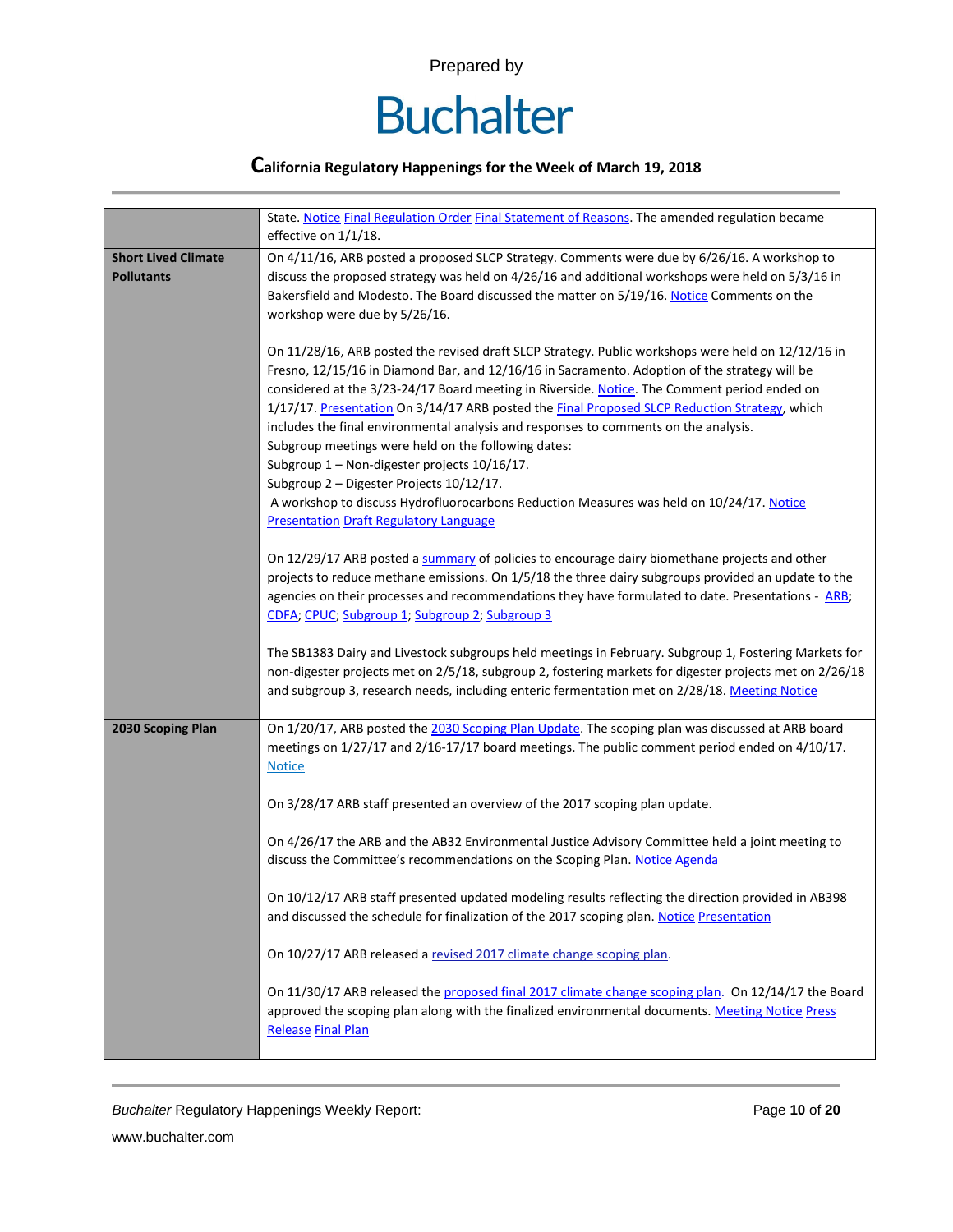

| <b>U.S. EPA Proposed</b> | On 3/28/17 President Trump issued an executive order ordering his administration to review and                 |
|--------------------------|----------------------------------------------------------------------------------------------------------------|
| <b>Rules to Regulate</b> | possibly rescind several Obama-era energy rulings, including the Clean Power Plan. The executive order         |
| <b>Power Plants</b>      | also rescinded White House Council on Environmental Quality guidance on how federal agencies are to            |
|                          | quantify ghg emissions when conducting NEPA reviews.                                                           |
|                          |                                                                                                                |
|                          | On 4/28/17, the D.C. Circuit granted the US EPA's request to pause litigation for 60 days over the Clean       |
|                          | Power Plan and ordered briefing on whether the case should be remanded to the agency or just kept on           |
|                          | hold. Briefs were due by 5/15/16. The panel also issued a similar stay order for the EPA's rule capping        |
|                          | carbon emissions from new or reconstructed power plants. On 8/8/17 the D.C. Circuit postponed the              |
|                          | litigation for 60 more days, granting the US EPA's request for more time to review its options about what      |
|                          | to do with the rule. The court ordered the EPA to submit status reports at 30-day intervals.                   |
|                          | At the 7/27/17 ARB board meeting the board approved California's proposed compliance plan for the              |
|                          | Federal Clean Power Plan, certified the Final Environmental Analysis and approved the written responses        |
|                          | to comments received on the Draft Environmental Analysis.                                                      |
|                          |                                                                                                                |
|                          | On 10/10/17the EPA issued a notice of proposed rulemaking proposing to repeal the Clean Power Plan.            |
|                          | On 12/18/17 the EPA issued an advanced notice of proposed rulemaking soliciting comments on a future           |
|                          | rule to replace the Clean Power Plan rule.                                                                     |
|                          |                                                                                                                |
| Low Carbon Fuel          | The goal of the LCFS is to reduce carbon intensity of transportation fuel by at least 10% by 2020. On          |
| <b>Standard</b>          | 2/20/18 ARB released the Draft Proposed Regulation Order and a Portion of Draft Staff Report.                  |
|                          | On 3/6/18 ARB released various models and calculators, including the OPGEE and CA-GREET. In addition           |
|                          | ARB issued the <b>Initial Statement of Reasons</b> and <b>Proposed Regulation Order setting forth proposed</b> |
|                          | amendments to the LCFS regulation and to the regulation on commercialization of alternative diesel             |
|                          | fuels. A public hearing to consider the proposed amendments will be held on 4/27/18. Notice                    |
|                          |                                                                                                                |
|                          | On 3/12/18 ARB updated and replaced Guidance 17-03 with Guidance 18-01 on Implementation                       |
|                          | Implications of a Modified Writ issued by the Superior Court of California, County of Fresno, On October       |
|                          | 18, 2017 in the case of Poet, LLC et al. vs CARB et al. (No. 09 CECG 04659 JYH) on LCFS.                       |
| <b>Innovative Clean</b>  | The key goals of this measure include 1. Support the near-term deployment of zero-emission buses               |
| <b>Transit Rules</b>     | where the economics are viable and where transit service can be maintained or expanded; 2. Secure              |
|                          | binding commitments from the state's transit providers for a long-term vision for transition to zero-          |
|                          | emission technologies across all transit modes, and 3. Partner with transit agencies to pilot innovative       |
|                          | approaches to improve access to transit systems with zero-emissions first- and last-mile solutions.            |
|                          | On 12/15/17 a public workshop was held to discuss development of innovative clean transit.                     |
|                          | Presentation. The staff proposal on the ICT Rules include achieving a zero emission transit system by          |
|                          | 2040 and encouragement of early action with opportunities for funding. Rules would be applicable to all        |
|                          | public transit agencies that own or operate buses with GVWR > 14,000 lbs.                                      |
|                          |                                                                                                                |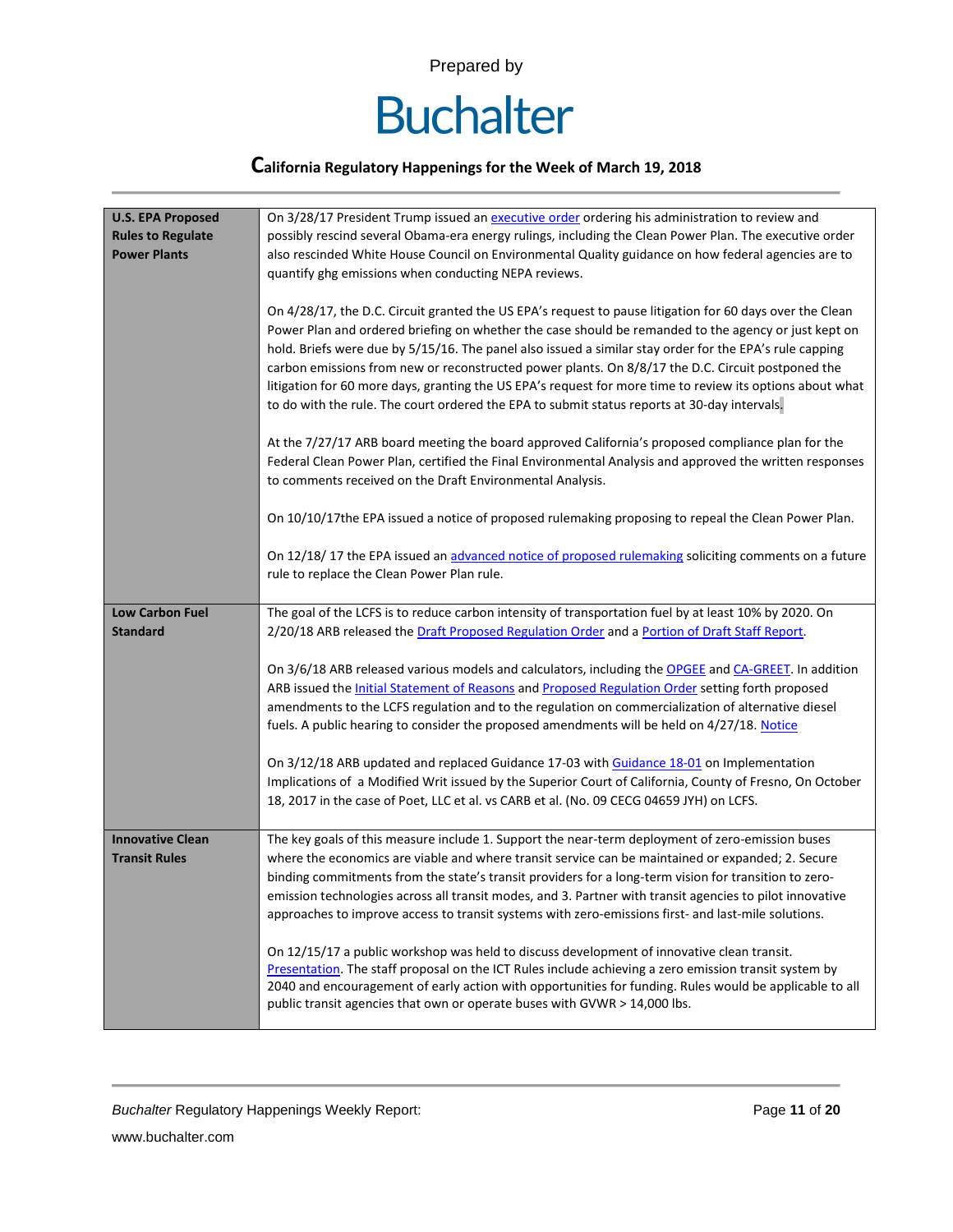### **Buchalter**

### **California Regulatory Happenings for the Week of March 19, 2018**

### **California Independent System Operator**

| <b>Issue</b>              | <b>Latest Developments</b>                               |
|---------------------------|----------------------------------------------------------|
| <b>Board of Governors</b> | The next scheduled Board meeting is 5/16-17/18. Schedule |
| <b>Meeting</b>            |                                                          |

### **CAISO Stakeholder Initiatives**

| <b>Issue</b>                                      | <b>Latest Developments</b>                                                                                                                                                                                                                                                                                                 |  |  |  |  |
|---------------------------------------------------|----------------------------------------------------------------------------------------------------------------------------------------------------------------------------------------------------------------------------------------------------------------------------------------------------------------------------|--|--|--|--|
| <b>Flexible resource</b><br>adequacy criteria and | On 5/1/17 the CAISO posted the revised straw proposal. The CAISO held a stakeholder call on 5/8/17 to<br>discuss the revised straw proposal. Comments were due by 5/22/17. Market Notice Presentation                                                                                                                      |  |  |  |  |
| must offer obligations<br>(FRAC-MOO)              | A Phase 2 Working Group call was held on 8/2/17. Market Notice. Comments were due by 8/18/17.<br><b>Brattle Presentation</b>                                                                                                                                                                                               |  |  |  |  |
|                                                   | A Phase 2 Working Group Meeting was held on 9/26/17. Market Notice; Presentation                                                                                                                                                                                                                                           |  |  |  |  |
|                                                   | On 11/2/17 CAISO postponed the stakeholder meeting originally scheduled for 11/9/17 because more<br>time is needed to analyze the data and publish the proposal. A stakeholder meeting was held on<br>11/29/17. Market Notice. On 11/21/17 CAISO posted the draft proposal. Comments were due by<br>12/13/17. Presentation |  |  |  |  |
|                                                   | On 1/31/18 CAISO posted the revised draft flexible capacity framework. A stakeholder meeting was held<br>on 2/7/18 to discuss the revised draft flexible capacity framework in the FRAC-MOO Phase 2 initiative.<br>Comments were due by 2/21/18. Market Notice Agenda and Presentation                                     |  |  |  |  |
| <b>Energy Imbalance</b><br>Market (EIM)           | Participants<br>On 10/1/16 Arizona Public Service and Puget Sound Energy joined EIM. On 10/18/16, Mexico Grid<br>Operator CENACE announced it was exploring EIM participation for Baja California Norte.<br>On 2/24/17 BANC agreed to join the EIM, acting on behalf of SMUD beginning in April 2019. News<br>Release      |  |  |  |  |
|                                                   | On 5/30/17 CAISO and Powerex announced that Powerex would participate in the EIM beginning in April<br>2018. Powerex will be the first non-U.S. participant to join the market. On 10/3/17 an information call to<br>discuss the Powerex EIM Implementation Agreement was held. Market Notice                              |  |  |  |  |
|                                                   | On 6/1/17 CAISO and LADWP announced that they had signed an agreement for LADWP to join the EIM<br>beginning in April 2019.                                                                                                                                                                                                |  |  |  |  |
|                                                   | On 10/1/17 Portland General Electric became the fifth western utility to begin full participation in the<br>EIM.                                                                                                                                                                                                           |  |  |  |  |
|                                                   | On 12/14/17 CAISO approved a proposal by CAISO management to enhance the EIM. The decision<br>directs CAISO to move forward with a tariff change to use ISO modeling of energy storage (non-generator<br>resources) more broadly and support participants in the western EIM in modeling their aggregated                  |  |  |  |  |

*Buchalter* Regulatory Happenings Weekly Report: Page **12** of **20**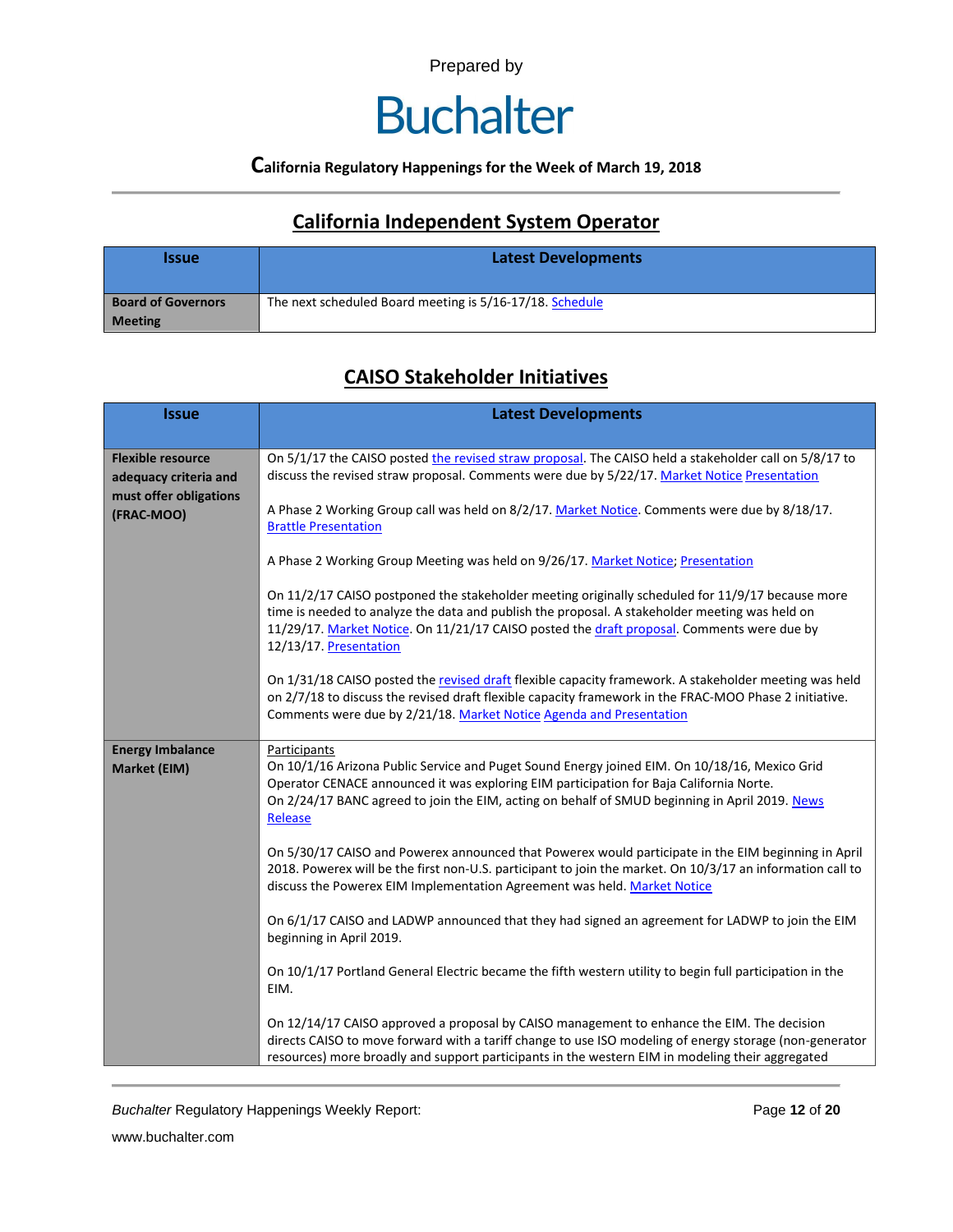

|                             | resources. The Board also accepted EIM enhancements that will automate some manual processes,<br>support financial settlements and expand the market's general modeling capabilities. News Release                                                                                                                                                                                                                                                                                                                                                                                                                                                                                                                                                                                                                                                                                                                   |  |  |  |  |  |
|-----------------------------|----------------------------------------------------------------------------------------------------------------------------------------------------------------------------------------------------------------------------------------------------------------------------------------------------------------------------------------------------------------------------------------------------------------------------------------------------------------------------------------------------------------------------------------------------------------------------------------------------------------------------------------------------------------------------------------------------------------------------------------------------------------------------------------------------------------------------------------------------------------------------------------------------------------------|--|--|--|--|--|
|                             | Miscellaneous                                                                                                                                                                                                                                                                                                                                                                                                                                                                                                                                                                                                                                                                                                                                                                                                                                                                                                        |  |  |  |  |  |
|                             | On 6/13/17 the CAISO announced a new initiative. Consolidated Energy Imbalance Market Initiatives.<br>The initiative combines three EIM initiatives from the 2017 roadmap. Third Party Transmission<br>Contribution for EIM Transfers, Management of EIM Imbalance Settlement for Bilateral Schedule<br>Changes, and EIM Wheeling Rate Charges. A call to discuss the Issue Paper was held on 6/20/17.<br>Comments were due by 6/30/17. Market Notice Presentation. A stakeholder meeting was held on<br>8/7/17 to discuss the straw proposal. The straw proposal was posted on 7/31/17. Comments were due<br>by 8/17/17. Market Notice. On 8/28/17CAISO announced that the Business Requirements Specification<br>for the new EIM functionality is now available. The new functionality will automate manual processes<br>and facilitate EIM participation by entities both in and outside of the US. Market Notice |  |  |  |  |  |
|                             | A call was held on 9/12/17 to discuss the Draft Final Proposal. Presentation Market Notice. The comment<br>deadline was 9/27/17. On 10/4/17 CAISO announced that it would accept supplemental comments until<br>10/11/17. Notice                                                                                                                                                                                                                                                                                                                                                                                                                                                                                                                                                                                                                                                                                     |  |  |  |  |  |
|                             | On 11/3/17 CAISO posted draft tariff language. Comments were due by 11/22/17 and a web conference<br>to discuss was held on 11/30/17. Market Notice                                                                                                                                                                                                                                                                                                                                                                                                                                                                                                                                                                                                                                                                                                                                                                  |  |  |  |  |  |
|                             | On 12/1/17 CAISO posted revised draft tariff language and held a call on 12/7/17 to discuss. Market<br>Notice. On 12/13/17 CAISO posted the Final Draft Tariff Language.                                                                                                                                                                                                                                                                                                                                                                                                                                                                                                                                                                                                                                                                                                                                             |  |  |  |  |  |
|                             | On 12/15/17 CAISO filed the tariff amendment with FERC in ER18-461. On 2/14/18 FERC issued an order<br>accepting the tariff revisions, effective 2/15/18.                                                                                                                                                                                                                                                                                                                                                                                                                                                                                                                                                                                                                                                                                                                                                            |  |  |  |  |  |
| <b>Reliability Services</b> | On 2/2/17, CAISO posted the Phase 1B and Phase 2 Draft Tariff language. A call to discuss was held on<br>2/21/17. Market Notice                                                                                                                                                                                                                                                                                                                                                                                                                                                                                                                                                                                                                                                                                                                                                                                      |  |  |  |  |  |
|                             | On 4/7/17 the CAISO posted the Phase 1B and Phase 2 Draft Tariff language. A call to discuss was held on<br>4/24/17. Market Notice                                                                                                                                                                                                                                                                                                                                                                                                                                                                                                                                                                                                                                                                                                                                                                                   |  |  |  |  |  |
|                             | On 4/18/17 CAISO posted the <b>Business Requirements Specifications v. 2.0</b> .                                                                                                                                                                                                                                                                                                                                                                                                                                                                                                                                                                                                                                                                                                                                                                                                                                     |  |  |  |  |  |
|                             | On 5/8/17 CAISO announced that the implementation date for the initiative had been extended to<br>$2/13/18$ from 11/1/17. The new effective date will be $4/1/18$ . The extension was discussed at the Market<br>Performance and Planning Forum on 5/16/17.                                                                                                                                                                                                                                                                                                                                                                                                                                                                                                                                                                                                                                                          |  |  |  |  |  |
|                             | A technical working group call was held on 6/13/17 to clarify the tariff processes proposed in the<br>initiative. Market Notice.                                                                                                                                                                                                                                                                                                                                                                                                                                                                                                                                                                                                                                                                                                                                                                                     |  |  |  |  |  |
|                             | On 7/7/17 The Second Revised Draft Tariff Language - Phase 1B and 2 was posted. A web conference to<br>discuss was held on 7/21/17. Market Notice Comments were due by 7/14/17.                                                                                                                                                                                                                                                                                                                                                                                                                                                                                                                                                                                                                                                                                                                                      |  |  |  |  |  |
|                             | On 8/3/17 CAISO posted the Phase 2 - Third Revised Draft Tariff Language. Market Notice. On 9/29/17<br>CAISO filed the tariff amendment for phase 1B and Phase 2 at FERC in docket ER18-1. On 10/23/17<br>various parties filed comments and protests and the CPUC filed a limited protest. The CPUC has                                                                                                                                                                                                                                                                                                                                                                                                                                                                                                                                                                                                             |  |  |  |  |  |

*Buchalter* Regulatory Happenings Weekly Report: Page **13** of **20**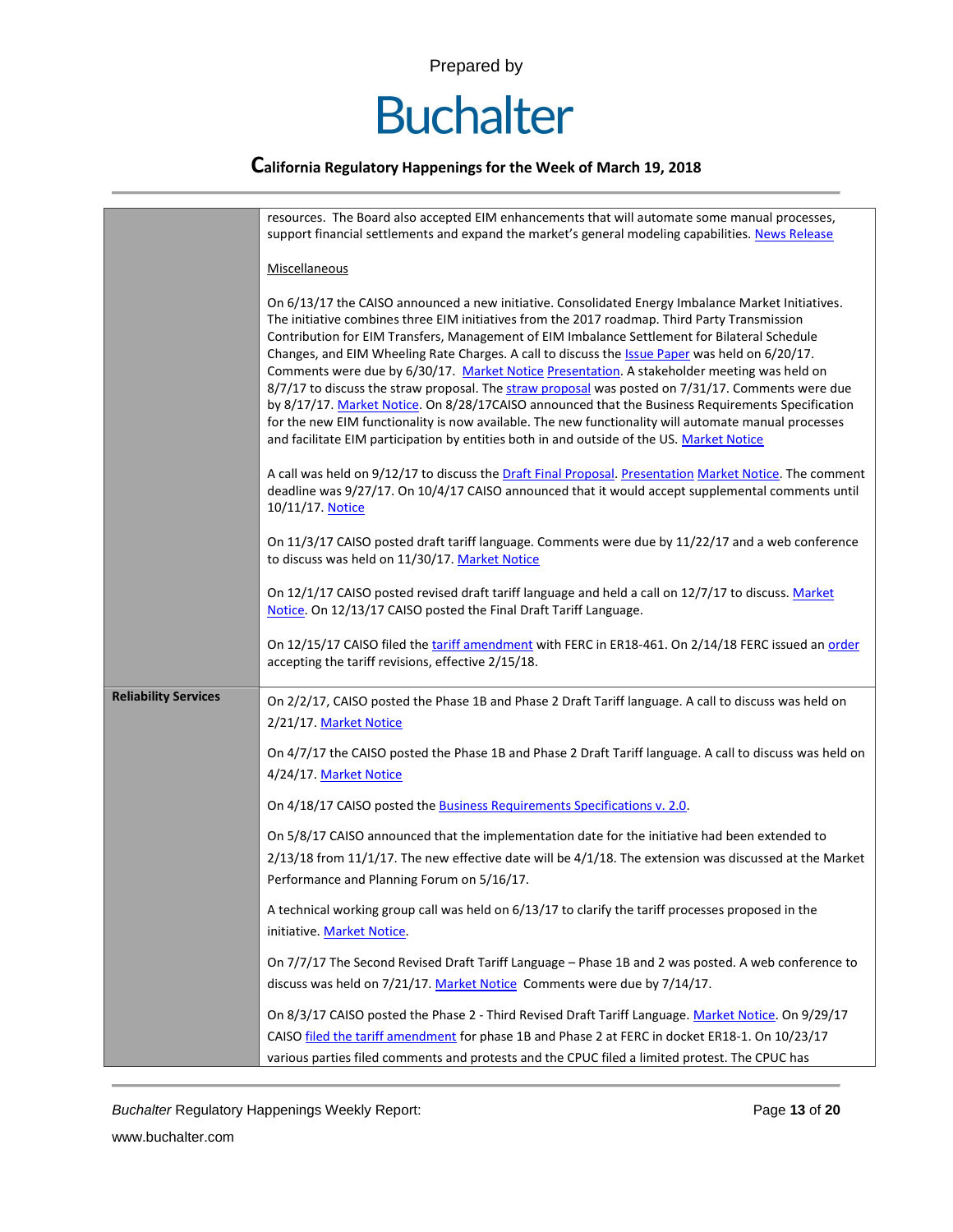

|                                                                                                              | requested that FERC reject the proposed tariff amendments regarding "listed local capacity." On<br>11/13/17 CAISO filed a motion for leave to file answer and answer to the various protests. On 11/30/17<br>CAISO filed another motion for leave to file answer and answer to SDG&E's filing. On 1/18/18 FERC<br>issued an order accepting the tariff revisions as filed, effective 2/15/18. On 2/14/18 CAISO filed a petition<br>for limited tariff waiver requesting a temporary suspension of the effectiveness of the tariff revisions.<br>Due to implementation issues CAISO requested a temporary suspension until 3/16/18. FERC granted the<br>suspension on 3/1/18. The initiative will now be activated for trade date 5/1/18. Market Notice. On<br>3/16/18 CAISO submitted a Compliance Filing at FERC to modify the effective date to 3/16/18.<br>CAISO held a call on 1/4/18 to discuss process changes for resource adequacy and outage coordination<br>as part of the Reliability Services Initiative. These changes will be implemented in April 2018. Training<br>was provided on 1/10/18. Presentation. Market Notice.<br>On 3/5/18 and 3/8/18 the CAISO held the RSI 2017 and RAAIM calculation modification market<br>simulation web conferences to discuss market simulation performance. CAISO has postponed the RSI<br>implementation to March 2018 and activation to May 2017 and the RAAIM Calculation modification<br>implementation to May 2018 and activation to July 2018. Market Notice                                                                                                                                                                                                                                                                                                                                                                                                                                                                                                                                                                                                                                              |
|--------------------------------------------------------------------------------------------------------------|--------------------------------------------------------------------------------------------------------------------------------------------------------------------------------------------------------------------------------------------------------------------------------------------------------------------------------------------------------------------------------------------------------------------------------------------------------------------------------------------------------------------------------------------------------------------------------------------------------------------------------------------------------------------------------------------------------------------------------------------------------------------------------------------------------------------------------------------------------------------------------------------------------------------------------------------------------------------------------------------------------------------------------------------------------------------------------------------------------------------------------------------------------------------------------------------------------------------------------------------------------------------------------------------------------------------------------------------------------------------------------------------------------------------------------------------------------------------------------------------------------------------------------------------------------------------------------------------------------------------------------------------------------------------------------------------------------------------------------------------------------------------------------------------------------------------------------------------------------------------------------------------------------------------------------------------------------------------------------------------------------------------------------------------------------------------------------------------------------------------------------------------------------------------|
| <b>Energy Storage and</b><br><b>Distributed Energy</b><br><b>Resources Participation</b><br>(Phases 2 and 3) | On 5/4/17 CAISO hosted a meeting to discuss the third revised straw proposal. Comments were due by<br>5/18/17. Market Notice. On 4/13/17 CAISO posted the 2017 Baseline Accuracy Work Group Proposal<br>prepared by Nexant. On 4/17/17 CAISO posted the Third Revised Straw Proposal. Presentation<br>On 5/11/17 the CAISO announced that it was exploring options to determine whether market<br>enhancements are appropriate to manage certain outage reporting limitations of energy storage<br>resources with physical limitations. Market Notice<br>On 6/2/17 a joint workshop was held with the CPUC to discuss Storage. Agenda<br>On 6/9/17 the CAISO posted the Draft Final Proposal. A web conference was held on 6/15/17 to discuss.<br><b>Market Notice Presentation</b><br>On 6/28/17 ISO management formally notified the Board of Governors and the EIM Governing Body of<br>their initial decisional classification of this initiative. Management concluded that the initiative falls<br>within the EIM Governing Body's advisory role, which means that the initiative will be presented to the<br>Board for approval. Any objection to this classification was due by 7/5/17.<br>On 9/29/17 CAISO posted the Phase 3 issue paper. A stakeholder call was held on 10/12/17. The Phase 3<br>initiative will continue to identify and evaluate opportunities for increased participation of transmission<br>grid-connected energy storage and distribution-connected resources in the CAISO market. Unresolved<br>topics suggested by stakeholders in Phase 2 will also be considered. Market Notice<br>A workshop to discuss the Phase 3 scope originally scheduled for 12/11/17 has been cancelled. The<br>workshop will not be held until 2018. Market Notice<br>On 11/6/17 CAISO hosted a workshop to discuss proposed topics for phase 3. Several Stakeholders gave<br>presentations. Market Notice On 11/17/17 CAISO posted the draft tariff language for phase 2. A web<br>conference to discuss was held on 12/12/17. Market Notice.<br>A customer partnership group call was held on 12/13/17 to discuss implementation of demand response |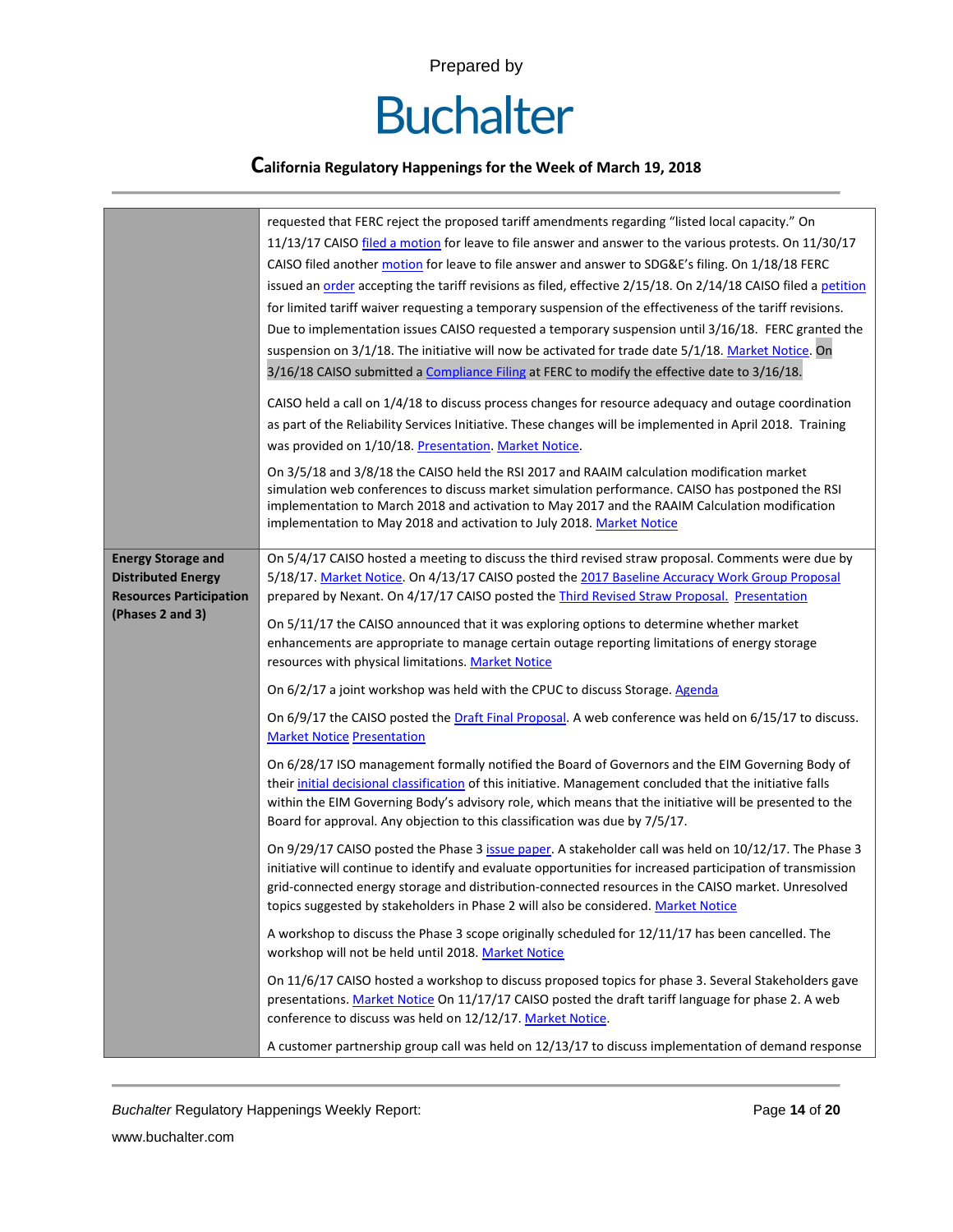

|                                                                                   | current changes associated with phase 2 of the proceeding. Questions and comments to be discussed<br>during the call were due by 12/6/17. Market Notice                                                                                                                                                                                                                                                                                                                                                                                                                        |  |  |  |
|-----------------------------------------------------------------------------------|--------------------------------------------------------------------------------------------------------------------------------------------------------------------------------------------------------------------------------------------------------------------------------------------------------------------------------------------------------------------------------------------------------------------------------------------------------------------------------------------------------------------------------------------------------------------------------|--|--|--|
|                                                                                   | A workshop to discuss Phase 3 was held on 1/16/18. Market Notice Agenda Presentation                                                                                                                                                                                                                                                                                                                                                                                                                                                                                           |  |  |  |
|                                                                                   | On 2/15/18 CAISO posted the <i>Phase 3 straw proposal</i> . A workshop to discuss phase 3 was held on<br>2/21/18. Comments were due by 3/7/18. Market Notice                                                                                                                                                                                                                                                                                                                                                                                                                   |  |  |  |
|                                                                                   | A workshop to discuss Phase 2 was held on 2/27/18. Market Notice Presentation                                                                                                                                                                                                                                                                                                                                                                                                                                                                                                  |  |  |  |
|                                                                                   | On 2/22/18 CAISO posted the Phase 3 straw proposal. A technical working group meeting will be held on<br>3/29/18. Comments are due by 4/9/18. Market Notice. Agenda                                                                                                                                                                                                                                                                                                                                                                                                            |  |  |  |
|                                                                                   | A customer partnership group call will be held on 3/27/18 to discuss implantation of current Demand<br>Response changes associated with Phase 2. Market Notice                                                                                                                                                                                                                                                                                                                                                                                                                 |  |  |  |
| <b>Transmission Access</b><br><b>Charge Options for</b><br><b>Integrating New</b> | CAISO held a stakeholder meeting in Folsom on 12/13/16 to review the draft final proposal for the TAC<br>Options Initiative. On 12/6/16, CAISO posted the draft final proposal. Market Notice Presentation. The<br>comment deadline ended on 1/11/17.                                                                                                                                                                                                                                                                                                                          |  |  |  |
| <b>Participating</b><br><b>Transmission Owners.</b>                               | On 12/20/16, CAISO posted an addendum to the draft regional framework proposal. The addendum is<br>intended to provide clarifications in light of questions raised at the 12/13/16 workshop. Comments were<br>due by 1/11/17. Market Notice                                                                                                                                                                                                                                                                                                                                    |  |  |  |
|                                                                                   | On 3/2/17 CAISO posted a summary of stakeholder comments and the CAISO's responses. Summary                                                                                                                                                                                                                                                                                                                                                                                                                                                                                    |  |  |  |
| <b>Regional Resource</b><br><b>Adequacy</b>                                       | On 12/1/16, CAISO posted a Regional Framework Proposal. A meeting was held on 12/8/16 to review the<br>draft final proposal. Market Notice. The comment deadline was 1/11/17.                                                                                                                                                                                                                                                                                                                                                                                                  |  |  |  |
|                                                                                   | On 3/1/17 CAISO posted the draft regional framework proposal stakeholder comments and CAISO<br>responses.                                                                                                                                                                                                                                                                                                                                                                                                                                                                      |  |  |  |
| <b>Regional Integration</b><br><b>California GHG</b>                              | The CAISO held a stakeholder meeting on 5/31/17 to discuss the draft final proposal for the initiative. On<br>5/25/17 CAISO posted the Draft Final Proposal.                                                                                                                                                                                                                                                                                                                                                                                                                   |  |  |  |
| compliance                                                                        | On 6/22/17 CAISO held a call to discuss a revised draft final proposal. Market Notice Presentation. On<br>6/26/17 CAISO posted the Revised Draft Final Proposal. Comments were due by 7/6/17.                                                                                                                                                                                                                                                                                                                                                                                  |  |  |  |
|                                                                                   | A stakeholder call was held on 12/4/17 to continue discussions on the initiative and the attribution<br>accuracy report. Comments on materials presented were due by 12/18/17. Market Notice. Presentation.<br><b>CAISO</b> presentation                                                                                                                                                                                                                                                                                                                                       |  |  |  |
|                                                                                   | On 2/20/18 CAISO posted the updated Second Revised Draft Final Proposal. A call to discuss was held on<br>2/22/18. Market Notice Recording                                                                                                                                                                                                                                                                                                                                                                                                                                     |  |  |  |
| <b>Miscellaneous Tariff</b><br><b>Revisions</b>                                   | On 2/10/17, CAISO announced that it was expediting three minor tariff language revisions in advance of<br>the broader tariff clarifications filing process. These changes include (i) revising section 34.13.12 to be<br>consistent with other provisions in the tariff allowing for automatic acceptance of bids from SC's when<br>they do not act within a specified time period; (ii) aligning periods for negotiated default energy bids, and<br>(iii) removal of the obligation to post effective flexible capacity factors for resources under construction.<br>Proposal |  |  |  |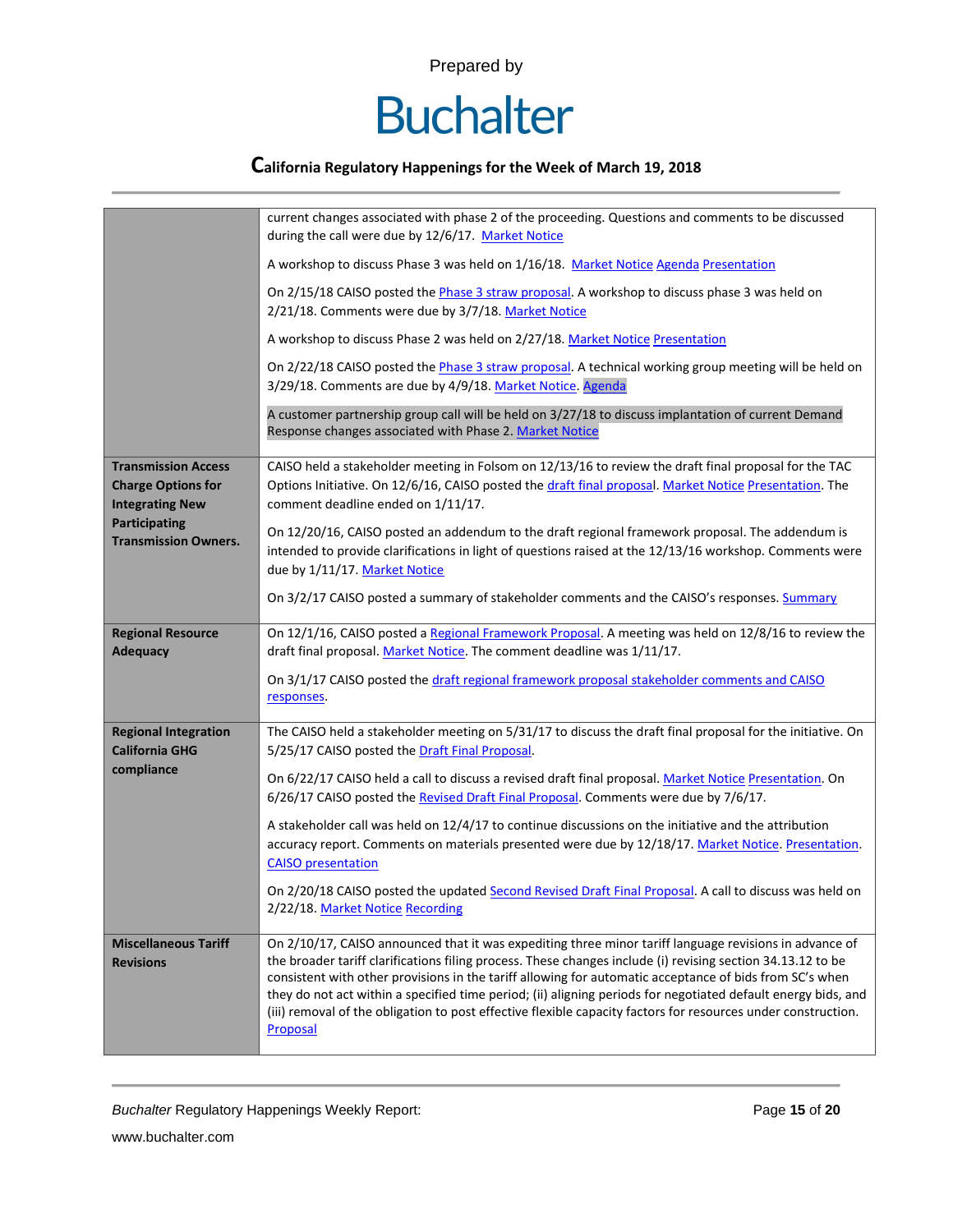

|                                             | A call to discuss these proposed changes was held on 2/23/17. Market Notice. On 3/9/17 CAISO filed the<br>tariff changes at FERC in docket ER17-1132. Tariff Filing. On 4/24/17 FERC issued a letter order accepting<br>the tariff amendment.                                                                                                                                                                                                                                                                                                                                                                                                                                                                                                                                                                                                                                                                                                                                                                                    |  |  |  |  |  |
|---------------------------------------------|----------------------------------------------------------------------------------------------------------------------------------------------------------------------------------------------------------------------------------------------------------------------------------------------------------------------------------------------------------------------------------------------------------------------------------------------------------------------------------------------------------------------------------------------------------------------------------------------------------------------------------------------------------------------------------------------------------------------------------------------------------------------------------------------------------------------------------------------------------------------------------------------------------------------------------------------------------------------------------------------------------------------------------|--|--|--|--|--|
| <b>Review Transmission</b>                  | On 4/12/17 CAISO posted a background white paper entitled "How Transmission Cost Recovery Through                                                                                                                                                                                                                                                                                                                                                                                                                                                                                                                                                                                                                                                                                                                                                                                                                                                                                                                                |  |  |  |  |  |
| <b>Access Charge</b>                        | <b>Transmission Access Charge Works Today.</b> "                                                                                                                                                                                                                                                                                                                                                                                                                                                                                                                                                                                                                                                                                                                                                                                                                                                                                                                                                                                 |  |  |  |  |  |
| <b>Structure</b>                            | On 6/30/17 CAISO posted the issue paper. A stakeholder meeting was held on 7/12/17. Market Notice<br>Presentation. A working group meeting was held on 8/29/17 to discuss the 6/30/17 issue paper. An<br>additional meeting to discuss is scheduled for 9/25/17. Comments following the meeting were due by<br>10/13/17. Market Notice On 9/15/17 CAISO posted Supporting Materials. On 9/20/17 CAISO posted the<br>questions submitted by stakeholders on Clean Coalition's proposed solution presenting during the<br>8/29/17 working group meeting. These questions were discussed at the 9/25/17 meeting. Market<br>Notice.                                                                                                                                                                                                                                                                                                                                                                                                  |  |  |  |  |  |
|                                             | On 10/18/17 CAISO announced that the straw proposal had been postponed.                                                                                                                                                                                                                                                                                                                                                                                                                                                                                                                                                                                                                                                                                                                                                                                                                                                                                                                                                          |  |  |  |  |  |
|                                             | On 1/11/18 CAISO posted the Straw Proposal. A meeting to discuss was held on 1/18/18. Comments<br>were due by 2/15/18. Market Notice                                                                                                                                                                                                                                                                                                                                                                                                                                                                                                                                                                                                                                                                                                                                                                                                                                                                                             |  |  |  |  |  |
|                                             | A meeting will be held on 4/11/18 to discuss the revised straw proposal. The revised straw proposal will<br>be available by close of business 4/4/18. Comments on the proposal are due by 4/25/18. Market Notice                                                                                                                                                                                                                                                                                                                                                                                                                                                                                                                                                                                                                                                                                                                                                                                                                 |  |  |  |  |  |
| 2017 Expedited GIDAP<br><b>Enhancements</b> | On 7/21/17 CAISO announced a new initiative entitled "2017 Expedited GIDAP Enhancements." Issue<br>Paper and Straw Proposal. The initiative addresses two issues that CAISO believes merit immediate<br>attention and expedited resolution. The first extends GIDAP parking provisions and the second revises<br>the interconnection request window and validation timeframe. In light of the slowdown in procurement<br>by utilities CAISO proposes to extend the parking period for an addition year (for 2 years total) and<br>commits to examine the TP Deliverability qualification criteria comprehensively in a 2017 initiative.<br>Second, CAISO proposes to shorten the interconnection request window and lengthen the time for<br>correction and validation. CAISO proposes that the next open interconnection request window will run<br>from 4/1 to 4/15 and the validation process will be extended by 15 days. Market Notice Presentation. A<br>call to discuss was held on 8/4/17, comments were due by 8/11/17. |  |  |  |  |  |
|                                             | On 8/30/17 CAISO posted a Revised Straw Proposal. A call to discuss the revised straw proposal was held<br>on 9/6/17. Comments were due by 9/13/17. Market Notice Presentation.                                                                                                                                                                                                                                                                                                                                                                                                                                                                                                                                                                                                                                                                                                                                                                                                                                                  |  |  |  |  |  |
|                                             | On 10/10/17 CAISO posted the draft final proposal. Comments were due by 10/23/17. A call to discuss<br>was held on 10/16/17. Market Notice. On 11/30/17 CAISO posted draft tariff language. Comments were<br>due by 12/13/17. A call to discuss was held on 12/20/17. Market Notice                                                                                                                                                                                                                                                                                                                                                                                                                                                                                                                                                                                                                                                                                                                                              |  |  |  |  |  |
|                                             | On 1/9/18 CAISO filed the tariff amendment with FERC (ER18-626). The amendment is comprised of two<br>sets of revisions. The first set of revisions are associated with extending the current "parking" period<br>from one year to two years for interconnection requests still seeking a ppa before committing to Full<br>Capacity Deliverability Status. The second set is associated with shortening the interconnection request<br>window by two weeks and lengthening the time for correction and validation. This revision would<br>shorten the interconnection window to two weeks, April 1 - April 15. On 3/9/18 FERC issued an order<br>accepting the proposed tariff revisions, effective 3/11/18.                                                                                                                                                                                                                                                                                                                     |  |  |  |  |  |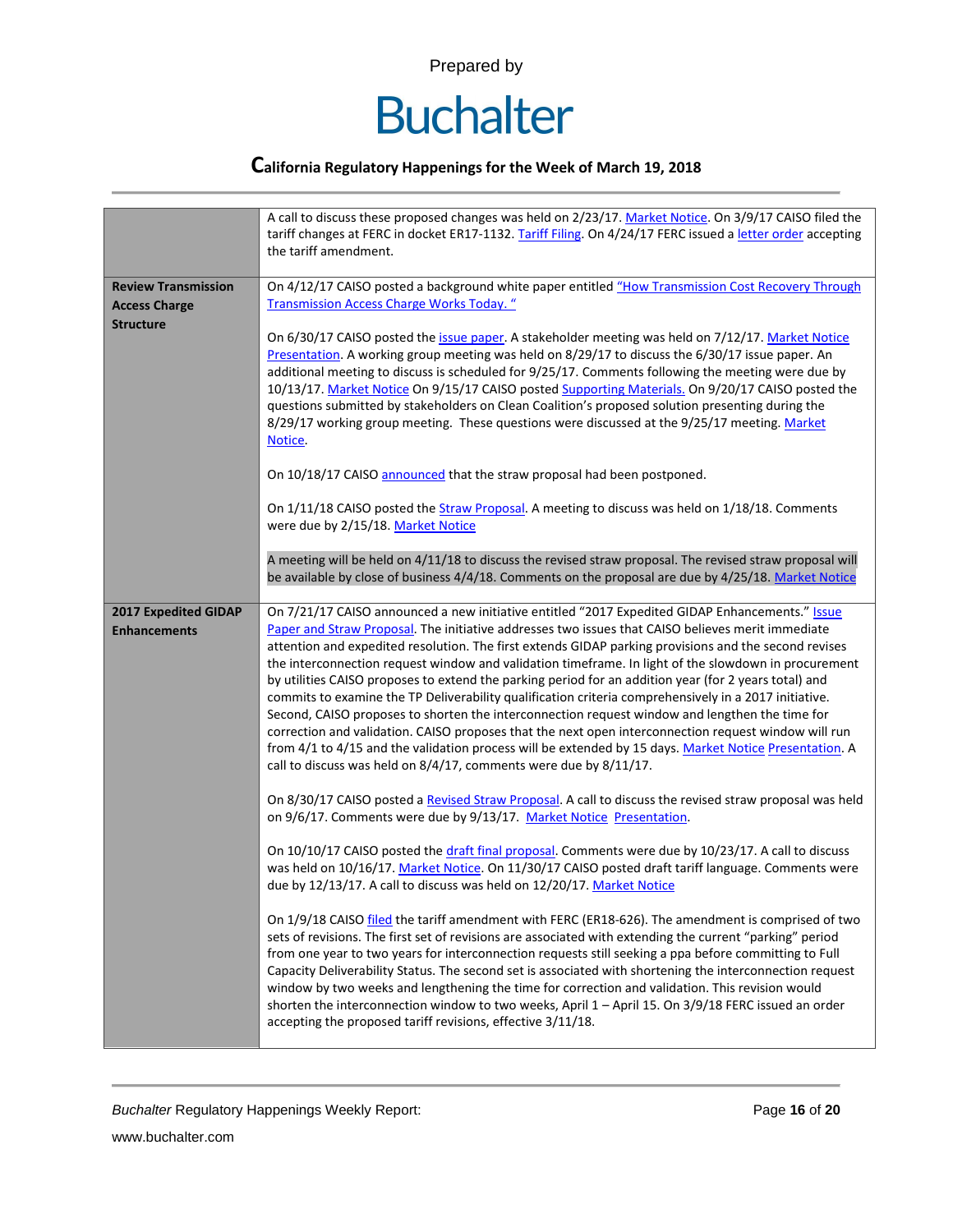

| <b>Imbalance</b><br>Conformance<br><b>Enhancements</b>        | On 11/29/17 CAISO announced a new initiative Imbalance Conformance Enhancements. An issue paper<br>and straw proposal was posted and a call to discuss was held on 12/8/17. Market Notice. Presentation<br><b>Issue Paper and Straw Proposal</b><br>The scope of the initiative it so clarify the CAISO's authority to conform for imbalance in both real time<br>and the day ahead. The initiative will also propose enhancements for the conformance limiter to ensure<br>price spikes do not result. Comments were due by 12/20/17.<br>On 1/30/18 CAISO posted the Draft Final Proposal. A call to discuss was held on 2/6/18. Market Notice<br><b>Agenda and Presentation</b>                                                                                                                                                                                                                                                                                                                                                                                                           |
|---------------------------------------------------------------|---------------------------------------------------------------------------------------------------------------------------------------------------------------------------------------------------------------------------------------------------------------------------------------------------------------------------------------------------------------------------------------------------------------------------------------------------------------------------------------------------------------------------------------------------------------------------------------------------------------------------------------------------------------------------------------------------------------------------------------------------------------------------------------------------------------------------------------------------------------------------------------------------------------------------------------------------------------------------------------------------------------------------------------------------------------------------------------------|
|                                                               | On 3/14/18 CAISO posted the Updated Draft Final Proposal. Market Notice. Comments were due by<br>$3/21/18$ .                                                                                                                                                                                                                                                                                                                                                                                                                                                                                                                                                                                                                                                                                                                                                                                                                                                                                                                                                                                |
| <b>Reliability Coordinator</b>                                | On 1/2/18 CAISO announced that it would become its own Reliability Coordinator and offer these<br>services to other balancing authorities and transmission operators in the western US. These services<br>include outage coordination, day-ahead planning and real-time monitoring for reliability. In order to<br>accomplish this task, CAISO gave notice of withdrawal to its current reliability coordinator Peak<br>Reliability. CAISO also provided withdrawal to the agencies funding the agreement with Peak Reliability,<br>including, but not limited to, BANC, WAPA, LADWP, APS, BPA, IID, MID, PacifiCorp, SMUD, Salt River<br>Project, and TID. An informational call was held on 1/4/18 and public meetings in Folsom, Portland and<br>Phoenix on 1/17/18, 1/18/18 and 1/19/18 respectively. Market Notice<br>On 3/13/18 CAISO launched its Reliability Coordinator Services Rates, Terms and Conditions initiative. A<br>stakeholder meeting is scheduled for 4/12/18 to discuss the straw proposal. The straw proposal will be<br>available by 4/5/18. Revised Market Notice |
| <b>Interconnection</b><br><b>Process Enhancements</b><br>2018 | On 1/4/18 CAISO launched a new initiative, Interconnection Process Enhancements 2018. On 1/17/18<br>the CAISO posted the issue paper. A stakeholder meeting was held on 1/24/18. Comments were due by<br>2/7/18. The initiative will evaluate potential changes to enhance the CAISO generator interconnection<br>procedures and agreements. Market Notice Topics fall into six broad categories, 1. Deliverability; 2.<br>Energy Storage; 3. Generator Interconnection Agreements; 4. Interconnection Financial Security and Cost<br>Responsibility; 5. Interconnection Requests; and 6. Modifications. Presentation                                                                                                                                                                                                                                                                                                                                                                                                                                                                       |
| <b>Day-Ahead Market</b><br><b>Enhancements</b>                | On 2/8/18 CAISO launched a new initiative, Day-Ahead Market Enhancements. This initiative will address<br>ramping and uncertainty previously left to be resolved by the real-time market. A stakeholder meeting<br>was held on 3/7/18 to discuss the issue paper and straw proposal. Enhancements to be considered<br>include combining the Integrated Forward Market with the Residual Unit Commitment process, changing<br>the day-ahead scheduling granularity from hourly to 15-minute and adding an imbalance reserve<br>product. At the kickoff meeting, CAISO discussed additional design elements. Market Notice. On 2/28/18<br>CAISO posted the issue paper/straw proposal. Comments on the issue paper were due by 3/21/18.<br>Presentation                                                                                                                                                                                                                                                                                                                                       |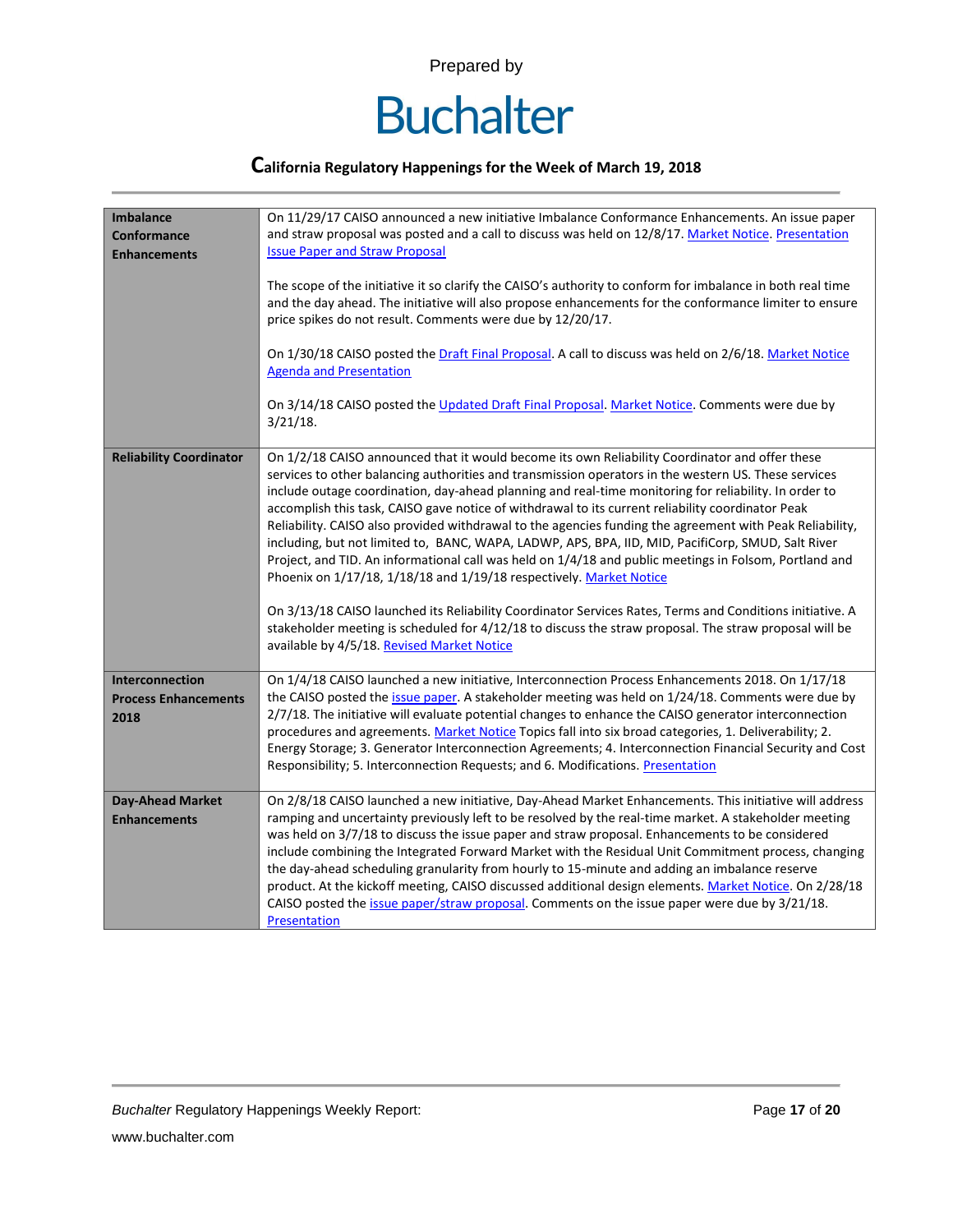### **Buchalter**

#### **California Regulatory Happenings for the Week of March 19, 2018**

### **Federal Energy Regulatory Commission**

| <b>Issue</b>                                                                               | <b>Latest Developments</b>                                                                                                                                                                                                                                                                                                                                                                                                                                                                                                                                                                                                                                                 |  |  |  |
|--------------------------------------------------------------------------------------------|----------------------------------------------------------------------------------------------------------------------------------------------------------------------------------------------------------------------------------------------------------------------------------------------------------------------------------------------------------------------------------------------------------------------------------------------------------------------------------------------------------------------------------------------------------------------------------------------------------------------------------------------------------------------------|--|--|--|
| <b>Large Generator</b><br><b>Interconnection</b><br><b>Reforms NOPR RM17-</b><br>$8 - 000$ | On 12/15/16 FERC proposed reforms to its large generator interconnection processes aimed at<br>improving the efficiency of processing interconnection requests, removing barriers to needed resource<br>development, and assuring continued reliability of the grid. The NOPR revises regulations, the pro forma<br>Large Generator Interconnection Procedures and the pro forma LGIA. While the NOPR applies to large<br>generating facilities (>20MW), the NOPR does seek comment on whether any of the proposed changes<br>should be applied to small generating facilities. News Release NOPR. Comments were due 60 days after<br>publication in the Federal Register. |  |  |  |
|                                                                                            | On 2/23/17, the Commission extended the comment deadline to 4/13/17. On 4/28/17 MID filed an<br>answer.                                                                                                                                                                                                                                                                                                                                                                                                                                                                                                                                                                    |  |  |  |
|                                                                                            | On 7/3/17 Sunflower Electric Power Corporation Mid-Kansas Electric Company requested leave to<br>submit out of time comments. On 7/20/17 Renewable Energy Systems Americas, Inc. submitted a motion<br>to intervene out of time.                                                                                                                                                                                                                                                                                                                                                                                                                                           |  |  |  |
|                                                                                            | On $2/2/18$ FERC announced that it would convene a technical conference on April 3 <sup>rd</sup> and 4 <sup>th</sup> to discuss<br>issues related to the coordination of Affected Systems raised in the complaint filed by EDF Renewable<br>Energy against MISO, Southwest Power pool and PJM and this Notice of Proposed Rulemaking.                                                                                                                                                                                                                                                                                                                                      |  |  |  |
| <b>Grid Reliability and</b><br><b>Resilience Pricing</b><br>$(AD18-7)$                     | On 1/8/18 FERC initiated this proceeding after terminating RM18-1, a rulemaking tasked with evaluating<br>the DOE pricing proposal. This proceeding will holistically examine the resiliency of the market and asks<br>RTOs and ISOs to provide information on whether the Commission needs to act regarding resiliency.<br>RTOs filed comments on 3/9/18, including CAISO.                                                                                                                                                                                                                                                                                                |  |  |  |
|                                                                                            | On 3/14/18 various energy industry associations filed a joint motion for a 30 day extension of time to file<br>reply comments. On 3/20/18 FERC extended the deadline to submit reply comments to 5/9/18.                                                                                                                                                                                                                                                                                                                                                                                                                                                                   |  |  |  |
| <b>Electric Storage</b><br>Participation in<br><b>Regional Markets</b>                     | On 2/15/18 FERC voted to remove barriers to the participation of electric storage resources in the<br>capacity, energy and ancillary services markets operated by RTOs and ISOs. The order is intended to<br>enhance completion and promote greater efficiency in the nation's electric wholesale markets, and<br>support the resilience of the bulk power system. Order 841                                                                                                                                                                                                                                                                                               |  |  |  |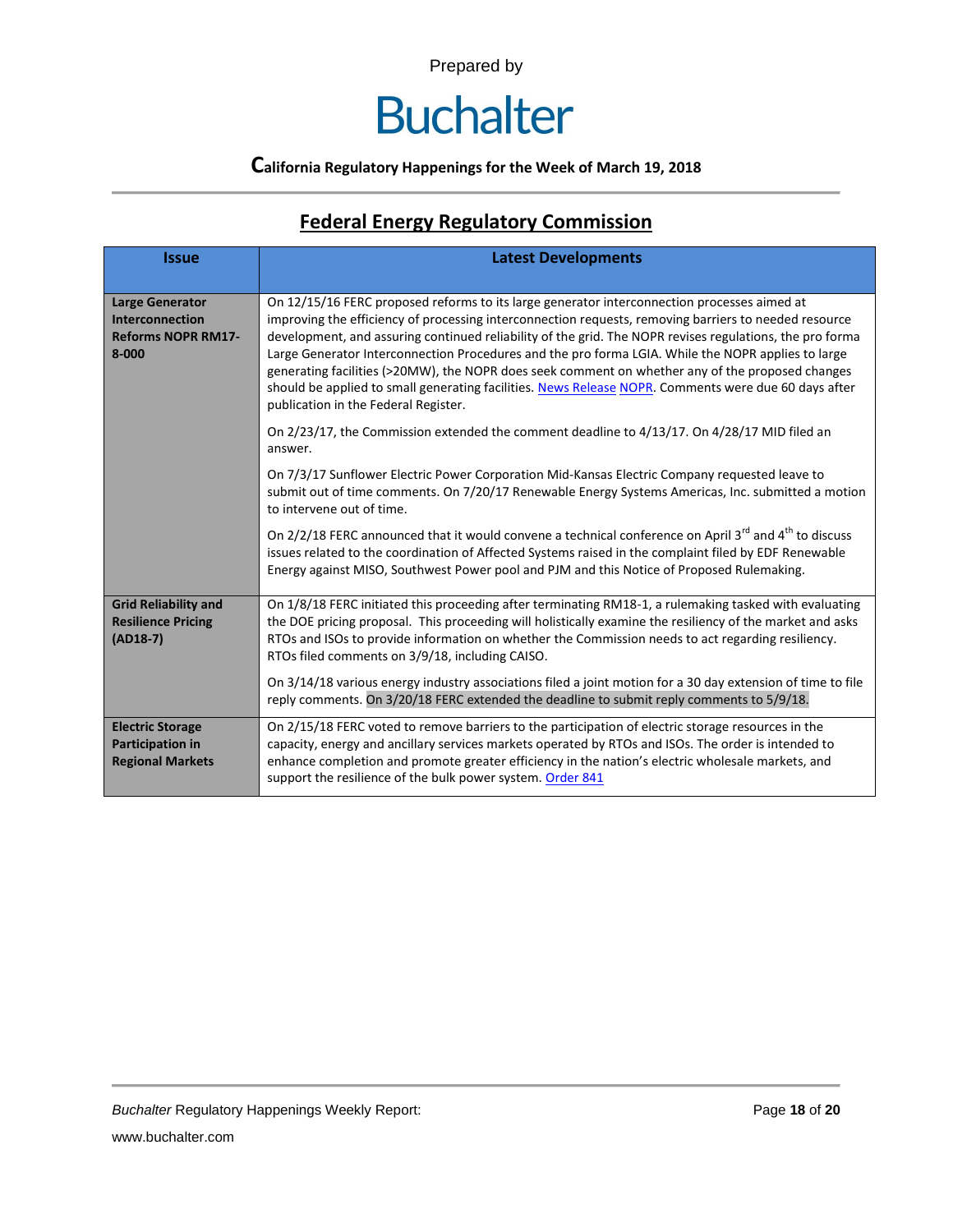# **Buchalter**

**California Regulatory Happenings for the Week of March 19, 2018**

### **Upcoming Meetings**

| <b>March 2018</b>                                                                                                                                           |                                                                                                                                                                                                                                                      |                                                                                                                                                                                                                                               |                                                                                                                                                                                                                                                                                                                                                                       |               |  |
|-------------------------------------------------------------------------------------------------------------------------------------------------------------|------------------------------------------------------------------------------------------------------------------------------------------------------------------------------------------------------------------------------------------------------|-----------------------------------------------------------------------------------------------------------------------------------------------------------------------------------------------------------------------------------------------|-----------------------------------------------------------------------------------------------------------------------------------------------------------------------------------------------------------------------------------------------------------------------------------------------------------------------------------------------------------------------|---------------|--|
| <b>Monday</b>                                                                                                                                               | <b>Tuesday</b>                                                                                                                                                                                                                                       | Wednesday                                                                                                                                                                                                                                     | <b>Thursday</b>                                                                                                                                                                                                                                                                                                                                                       | <b>Friday</b> |  |
| 26                                                                                                                                                          | 27<br><b>CAISO Energy</b><br>Storage and DER<br>Phase 2<br>Implementation<br>Customer<br>Partnership Group<br>meeting 1pm<br>CPUC pre-hearing<br>conference in<br>R.11.03.12 cost and<br>revenue issues<br>associated with ghg<br>1:30 <sub>pm</sub> | 28<br>CEC Webinar on<br>Emerging<br>Technologies:<br>Innovative Energy<br><b>Efficient Walls</b><br>9:30am<br><b>CAISO Congestion</b><br>Revenue Rights<br><b>Auction Efficiency</b><br><b>Draft Tariff Language</b><br>Web Conference<br>1pm | 29<br>CPUC Workshop on<br>how to improve<br>public access to<br>public records<br>9:45am<br><b>CAISO Energy</b><br>Storage and DER<br>Phase 3 Technical<br><b>Working Group</b><br>Meeting 10am<br><b>CPUC IRP Modeling</b><br><b>Advisory Group</b><br>Webinar 10am<br><b>CEC Staff Workshop</b><br>on the Food<br>Production<br><b>Investment Program</b><br>9:30am | 30            |  |
| $\overline{2}$<br><b>ARB Research</b><br>Seminar - data for<br>tracking land use and<br>transportation<br>related trends<br>related to SB 375<br>goals 10am | $\boldsymbol{3}$                                                                                                                                                                                                                                     | $\boldsymbol{4}$<br>CPUC and CEC<br>Disadvantaged<br>Communities<br><b>Advisory Group</b><br>meeting 10am                                                                                                                                     | 5                                                                                                                                                                                                                                                                                                                                                                     | 6             |  |